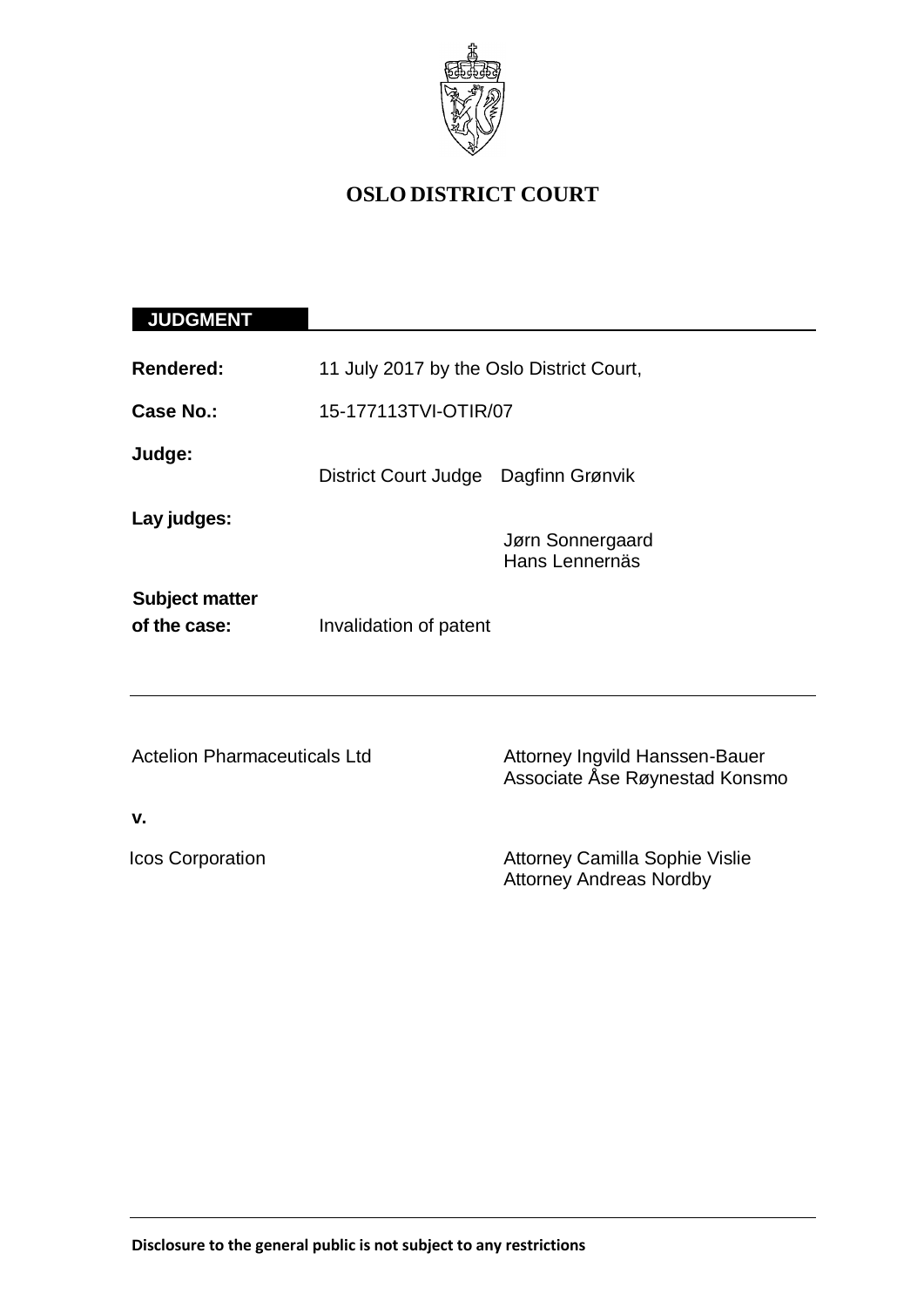## **JUDGMENT**

The case concerns invalidation of patent and, in particular, the issue of whether micronisation of a known active ingredient, tadalafil, exhibits a sufficient inventive step.

#### **Presentation of the case**

### **The parties**

The claimant, Actelion Pharmaceuticals Ltd (hereinafter referred to as Actelion), is an international pharmaceuticals company. The company was incorporated in 1997 and is headquartered in Allschwil in Switzerland. Actelion wishes to enter the market in Norway with a product containing the active ingredient tadalafil unless the patent prevents it from doing so.

The defendant, Icos Corporation (hereinafter referred to as Icos), was incorporated in 1989. Icos was in 2007 acquired by Eli Lilly Company, which is an international pharmaceuticals group that develops, manufactures and markets prescription drugs. Icos is the holder of patents that protect products containing the active ingredient tadalafil.

#### **The background to the case**

Tadalafil is the generic name (International Non-proprietary Name, INN) of the active ingredient of the prescription drug Cialis for the treatment of erectile dysfunction (impotence) and Adcirca, for the treatment of pulmonary arterial hypertension (high blood pressure in the pulmonary vasculature).

The basic patent for the active substance tadalafil, NO306 465, expired on 19 January 2015. A supplementary protection certificate (SPC) NO2003002 extends the protection for medicinal products containing the active ingredient tadalafil until 12 November 2017.

Tadalafil was a known active substance in August 1999, and it was known that tadalafil can be used in the treatment of erectile dysfunction. Sildenafil, which is a corresponding substance, had been approved by the Food and Drug Administration (FDA) for the same indication under the trademark Viagra.

Tadalafil is a compound that belongs to the class β-carbolines. These are compounds which inhibit an enzyme called "cGMP (cyclic guanosine 5'-monophosphate)-specific phosphodiesterase type 5" ("PDE5"). The enzyme PDE5 is present in smooth muscle, including, *inter alia*, in the sponge-like regions (corpus cavernosum) of the penis, as well as in the walls of blood vessels and in cavernous tissue. cGMP is a compound that, through a chain of reactions, results in relaxation of smooth muscle. Relaxation results in the opening up of blood vessels (arteries) that are otherwise squeezed when the smooth muscle is tight, thereby achieving a greater inflow of blood. This again causes veins that will normally lead the blood out to be squeezed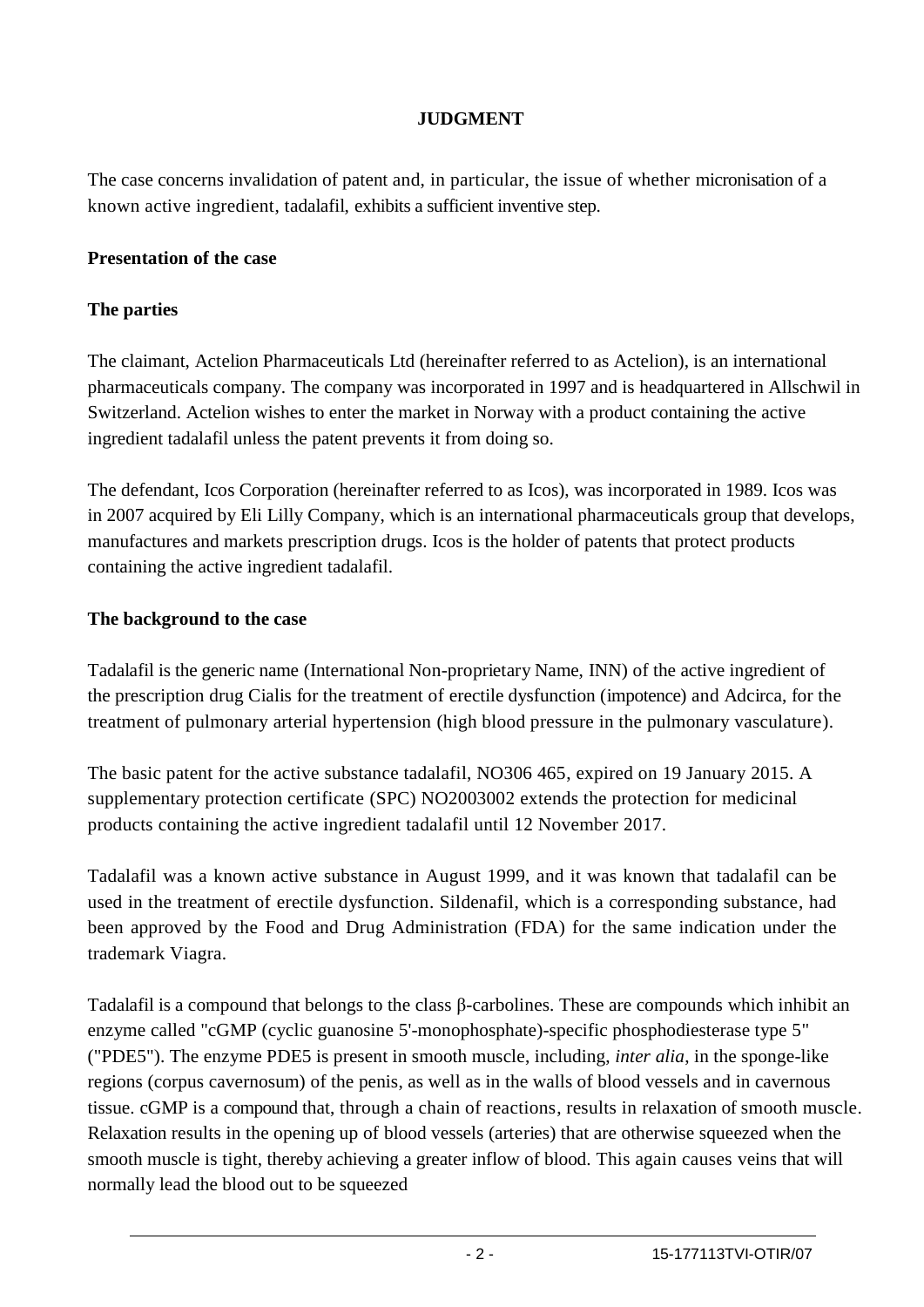together, which results in swelling. PDE5 is an enzyme that breaks down cGMP. Under normal conditions, the PDE5 enzyme is active and will break down cGMP continuously. This again results in the smooth muscle not relaxing. By inhibiting the PDE5 enzyme, one achieves that cGMP is not broken down, smooth muscle relaxes, blood flows in, and erection occurs.

A key limiting factor in the use of medicinal products is how quickly these are absorbed in the body (i.e. absorption) and bioavailability. Bioavailability is an expression of the rate at which, and extent to which, an active substance; a medicinal product, is absorbed, avoids the first pass effect and becomes available at the site of action. For medicinal products in tablet form, the question is whether and to what extent the substance is dissolved (solubility) in the fluids of the gastrointestinal tract, and thereafter permeate the intestinal wall (permeability) such as to enter the bloodstream and be distributed around the tissue and cells of the body. Bioavailability is affected by factors such as the nutrient's chemical form and physicalchemical properties, the various pharmaceutical excipients in the formulation, as well as their quantities and properties, the nutritional state of the person, the physiology of the gastrointestinal tract and interaction with other nutritional factors.

Micronisation denotes the grinding of substances to reach a median particle size of about 5-10 μm. One μm, or one micrometre, is 0.001 mm.

The key subject matter in dispute in the case is whether such micronisation of the active ingredient Tadalafil exhibited a sufficient inventive step as at the priority date.

Icos is the holder of Norwegian patent NO 321 602 B1 (hereinafter referred to as the "'602 Patent" or the "Disputed Patent"), which pertains to tadalafil of a specified particle size. 12 patent claims have been granted, of which Claim 1 is an independent claim.

Claim 1 is words as follows:

"Solid particles of a compound not intimately embedded in a polymeric co-precipitate, characterised by the formula



and pharmaceutically acceptable salts and solvates thereof, comprising particles of the compound wherein at least 90% of the particles have a particle size of less than about 40 microns."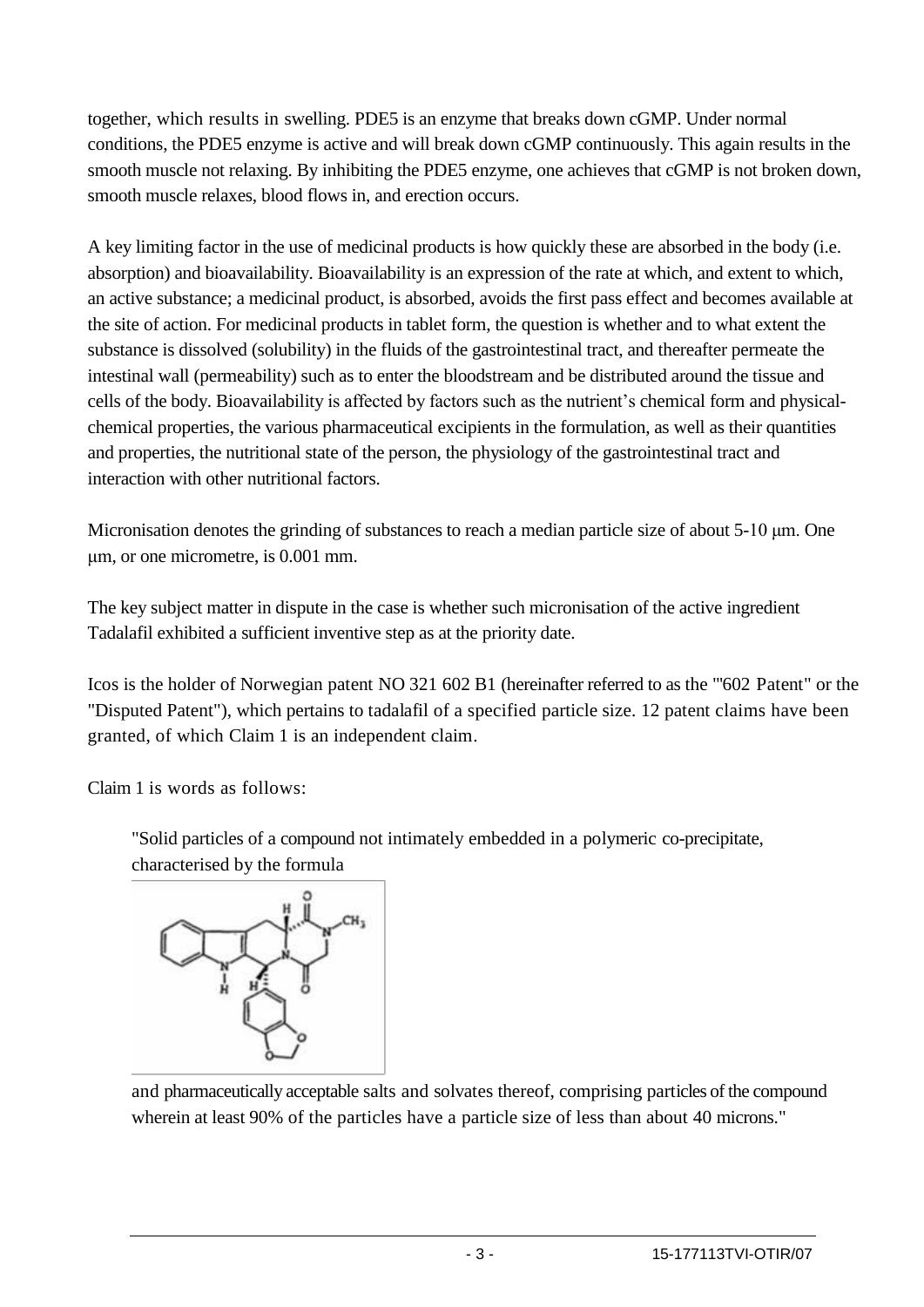Claims 2-9 are dependent claims, of which Claims 2, 3 and 4 concern tadalafil with a particle size of 25, 15 and 10 microns, respectively.

Claim 5 concerns tadalafil pursuant to Claim 1 and one or more pharmaceutically acceptable carriers, diluents and excipients.

Claim 6 is a use claim teaching the treatment of sexual dysfunction in a patient in need thereof. Claims 7 and 8 are use claims addressing sexual dysfunction in males and females, respectively. Claim 9 teaches a method of manufacturing the solid particles according to Claim 1.

The application for the 602 Patent was filed in Norway on 1 February 2002. The application was a continuation of international application WO 01/08 688 ("WO '688") and claims priority from a US application, US 60/147,048, filed on 3 August 1999.

The Norwegian Industrial Property Office issued its first statement on the merits of the application on 2 March 2005 in a letter to Bryn Aarflot AS. The outcome of the novelty examination was that no relevant documents had been identified. The Norwegian Industrial Property Office stated that the compound according to Claim 1 in the form defined in the claim has not previously been disclosed. Noting that this particle form exhibited surprisingly improved bioavailability compared to earlier pharmaceutical formulations of the same compound, the Norwegian Industrial Property Office held that Claims 1-5 exhibited novelty and inventive step. However, the Norwegian Industrial Property Office had objections as far as the use claims were concerned, and identified certain formal deficiencies. These deficiencies were remedied.

The Norwegian Industrial Property Office thereafter approved the application, and the patent was granted on 12 June 2006.

The parallel European patent to NO '602; EP 1 200 092 ("EP '092"), was granted on 21 April 2004. Like NO '602, the application that resulted in EP '092 is based on WO '688.

Parallel invalidation proceedings against EP '092 are pending in other European countries. In addition, Actelion has filed a request for a so-called inter partes review (IPR) with the United States Patent and Trademark Office (USPTO) of the parallel US patent (US 6,821,975).

The Writ of Summons was received on 9 November 2015.

The main hearing was conducted over six court days over the period 24 to 31 October 2016.

# **The grounds invoked by the claimant in support of its claims**

The patent is invalid because of a lack of inventive step, alternatively a lack of novelty, cf. Sections 2, 6 and 52 of the Patents Act, Section 14 of the Patent Regulations, Art. 4 of the Paris Convention and EPC Art. 87.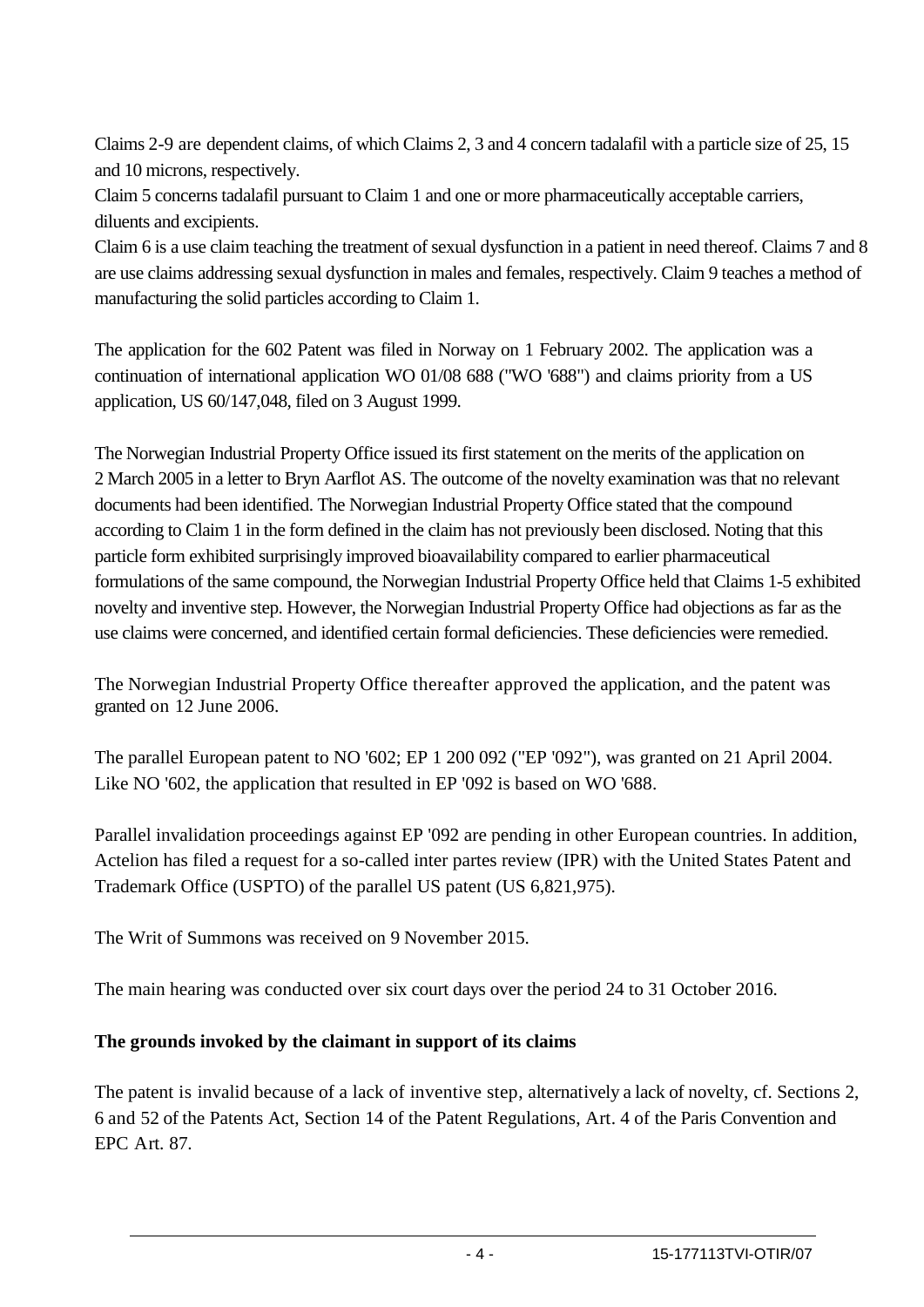A patent may be declared invalid by judgment, and the courts have full jurisdiction over such matters. The patent decision of the Norwegian Industrial Property Office cannot be accorded weight in the assessment to be performed by the Court; no contradictory proceedings were involved. The facts of the case have now been comprehensively examined, with the presentation of new citations and new evidence concerning common general knowledge in the art. Expert witnesses have been called and the Court has included expert lay judges. There is no reason for the Court to exercise restraint in its assessment.

The skilled person is a team comprising, at a minimum, a person with skills and experience in pharmaceutical formulation (galenic pharmacy), provided, however, that other expertise, e.g. in pharmacology, will be consulted if necessary.

The claims in NO '602 lack inventive step when compared to WO 97/03675 (WO '675), alternatively WO 95/19978 (WO '978).

The technical problem solved by NO '602 must be defined as bringing about tadalafil in a form with an improved dissolution rate, and thereby improved absorption and bioavailability.

The skilled person wishing to improve the dissolution rate of tadalafil and improve absorption and bioavailability knows that the conventional way of increasing the dissolution rate is to reduce the particle size, in order to thereby increase the surface area available for the solvent. This forms part of the common general knowledge of the skilled person. Starting out from WO '675, and in view of common general knowledge in the art, this is thus one of the standard solutions that the skilled person will attempt. The same applies if one starts out from WO '978 as the closest prior art. Consequently, the technical solution taught by NO '602 was obvious to a skilled person in view of common general knowledge in the art as at the priority date.

The skilled person would have conducted pre-formulation studies to examine the properties of tadalafil, such as solubility and permeability, two key factors determining absorption and bioavailability. Such checks would be a matter of routine for the skilled person.

Tadalafil was a known active ingredient in August 1999 and it was known that tadalafil can be used in the treatment of erectile dysfunction. WO 97/03 675, with 14 July 1995 as priority date, disclosed its use against sexual dysfunction. Sildenafil had already been approved by the Food and Drug Administration (FDA) for the same indication with the medicinal product Viagra.

Tadalafil has low solubility in water, but it has higher solubility when measured in simulated intestinal fluid at 37 degrees Celsius, and the skilled person would have expected that.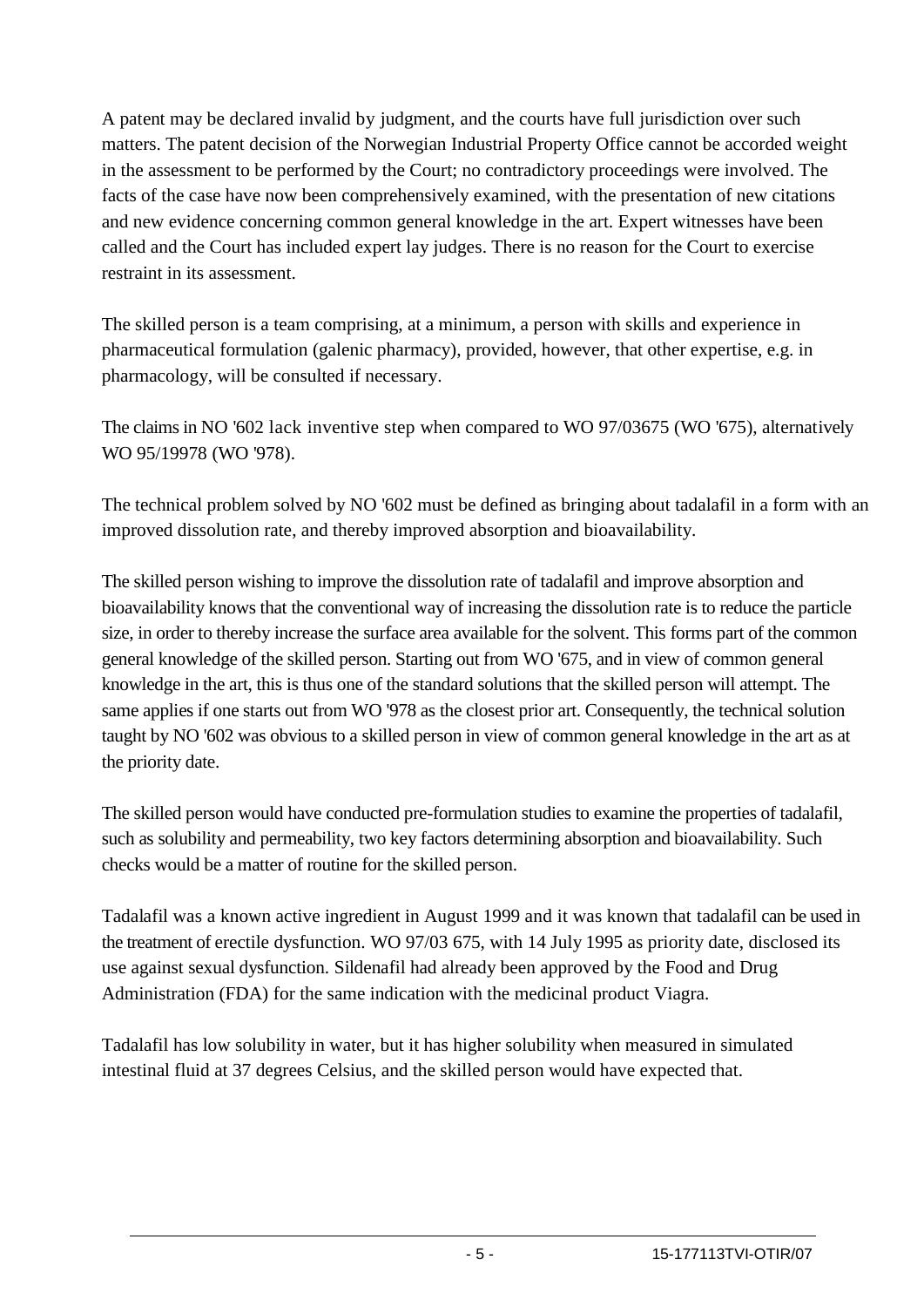Tadalafil has high permeability (in biological membranes); the intestine. The skilled person would have found this by conducting a Caco-2 assay; reference is made to the testimony of Blakey and Bauer-Brandl. There was, in any event, no reason to expect permeability problems based on logP and Lipinski's Rule of Five. Tadalafil is a Class 2 substance according to the Biopharmaceutical Classification System (BCS), with low solubility and high permeability.

It was part of common general knowledge in the art as at the priority date of the patent that reduced particle size improves the dissolution rate, absorption and bioavailability.

The same conclusion has been reached by the EPO Board of Appeal and the UK Patents Court.

In the event that the Court holds WO 96/38131 (WO '131) to be the closest prior art, as argued by Icos, the technical problem must be defined as bringing about an alternative formulation with tadalafil, since NO '602 has not demonstrated any beneficial effects of the invention relative to WO '131, such as improved absorption and bioavailability and more rapid attainment of maximum plasma concentration (Tmax). Reduction of the particle size of the active pharmaceutical substance was a more obvious alternative for the skilled person, compared to the co-precipitate solution disclosed in WO '131.

Reduction of the particle size of the active pharmaceutical substance would also have been obvious to the skilled person if the Court were to take the view that the technical problem solved by the invention, when compared to WO '131, is bringing about a formulation of tadalafil with improved absorption and bioavailability, as argued by Icos.

It is denied that this would primarily have been attempted with theoretical models. None of the models formed part of common general knowledge in the art or the state of the art as at the priority date of the patent. There was research in relation to theoretical models, but no consensus as to the relevance of the various models. The models had originally been developed for use during the Drug Discovery phase.

None of the models are suited for reflecting in vivo conditions, and all of the models will generate different results. All of the models will entail a significant margin of error.

"Very often we may find that a theoretical model inappropriately explains experimental results." (Yu, B3, p. 1336)

The skilled person would under any circumstance have attached less weight to such results than to empirical studies. The skilled person would choose parameters that reflect, to the greatest possible extent, in vivo conditions. Byrn's calculations are consistently based on parameters that would generate the weakest results.

Butler provides no guidance on how to produce a suitable co-precipitate. It describes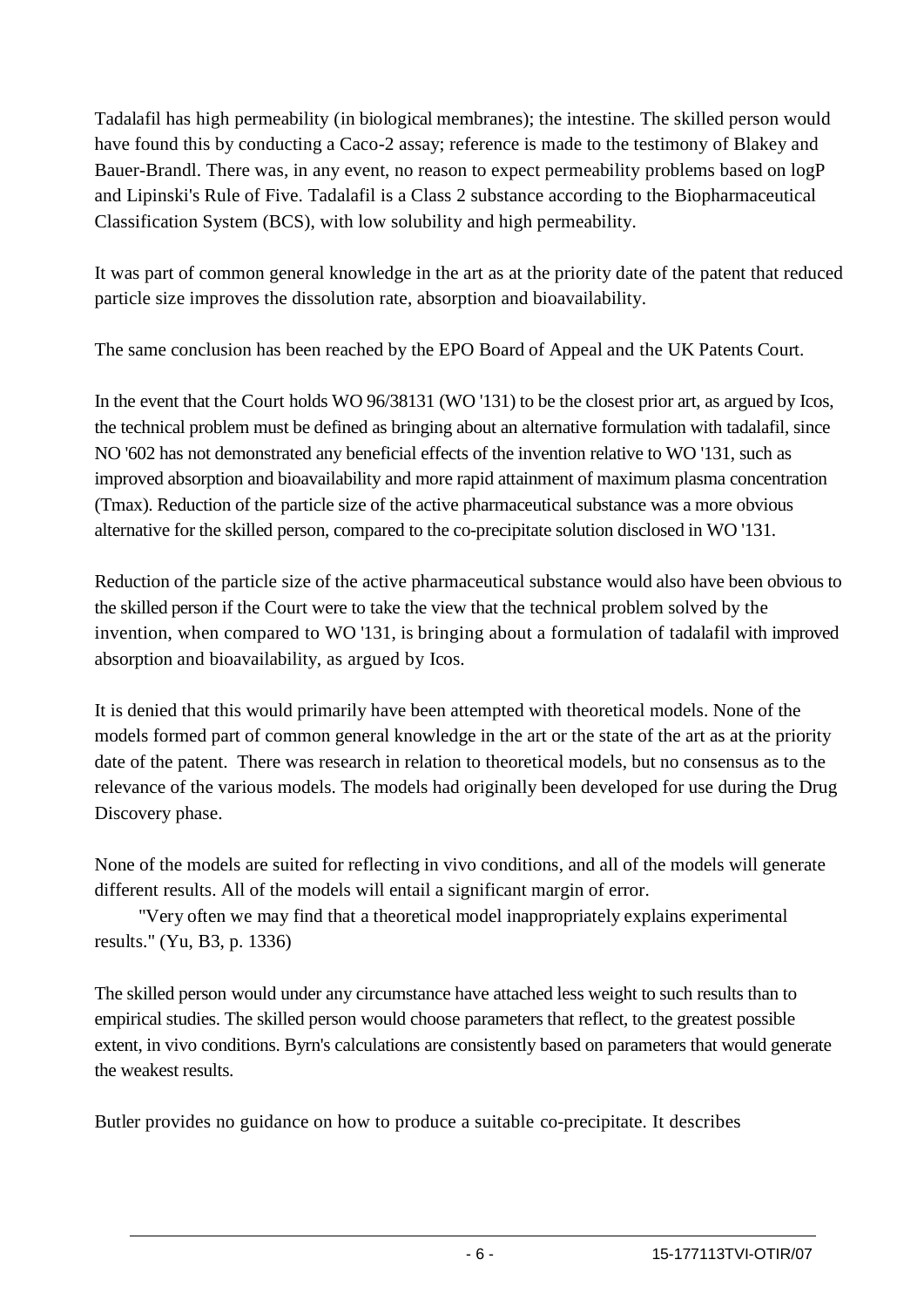formulations with both immediate and sustained release, a wide range for the active ingredient/carrier ratio and no teaching as to which carrier to use for immediate release.

Moreover, Actelion argues that NO '602 cannot claim priority from 3 August 1999 based on US 60/147,048 (US '048). The correct priority date is the date of filing of WO '688, i.e. 1 August 2000. This implies that WO 01/08686 (WO '686) becomes a relevant citation. The rights have not been properly assigned from the inventor to Icos.

It is argued that all features of NO '602 are anticipated by WO '686, thus implying that the novelty requirement has not been met.

The other claims contribute nothing novel or inventive.

# **The claimant's statement of claim**

- 1. NO 321 602 to be declared invalid.
- 2. Icos Corporation to be ordered to pay the legal costs of Actelion Pharmaceuticals Ltd.

### **The grounds invoked by the defendant in support of its claims**

The patent is valid, and it exhibits a sufficient inventive step.

The Norwegian Industrial Property Office has validly granted the disputed patent following thorough examination. There are no grounds for the District Court to deviate from the patentability assessment of the Norwegian Industrial Property Office, cf. the rulings published on p. 603 onwards of the 1975 volume (Swingball) and p. 1555 onwards of the 2008 volume (Biomar) of the *Norsk Retstidende* court reporter for the Supreme Court. The reason given by the Supreme Court for its stance is that the Norwegian Industrial Property Office is in possession of special expertise and a broad empirical basis with regard to the thresholds applicable to the various patent conditions.

Parallel patents have been granted in more than twenty countries, plus a number of validations of the EP patent. Another patent held by ICOS, which pertains to a formulation of tadalafil and uses the same method as NO '602, and for which the parties to the opposition proceedings invoked the same citations and arguments as have been invoked in the present case, has been upheld by the EPO Opposition Division. There is no final and binding ruling from other countries on the validity of the parallel patent.

The invention meets the inventive step requirement, cf. Section 2 of the Patents Act, i.e. it was not obvious to the skilled person in view of the state of the art as at the priority date.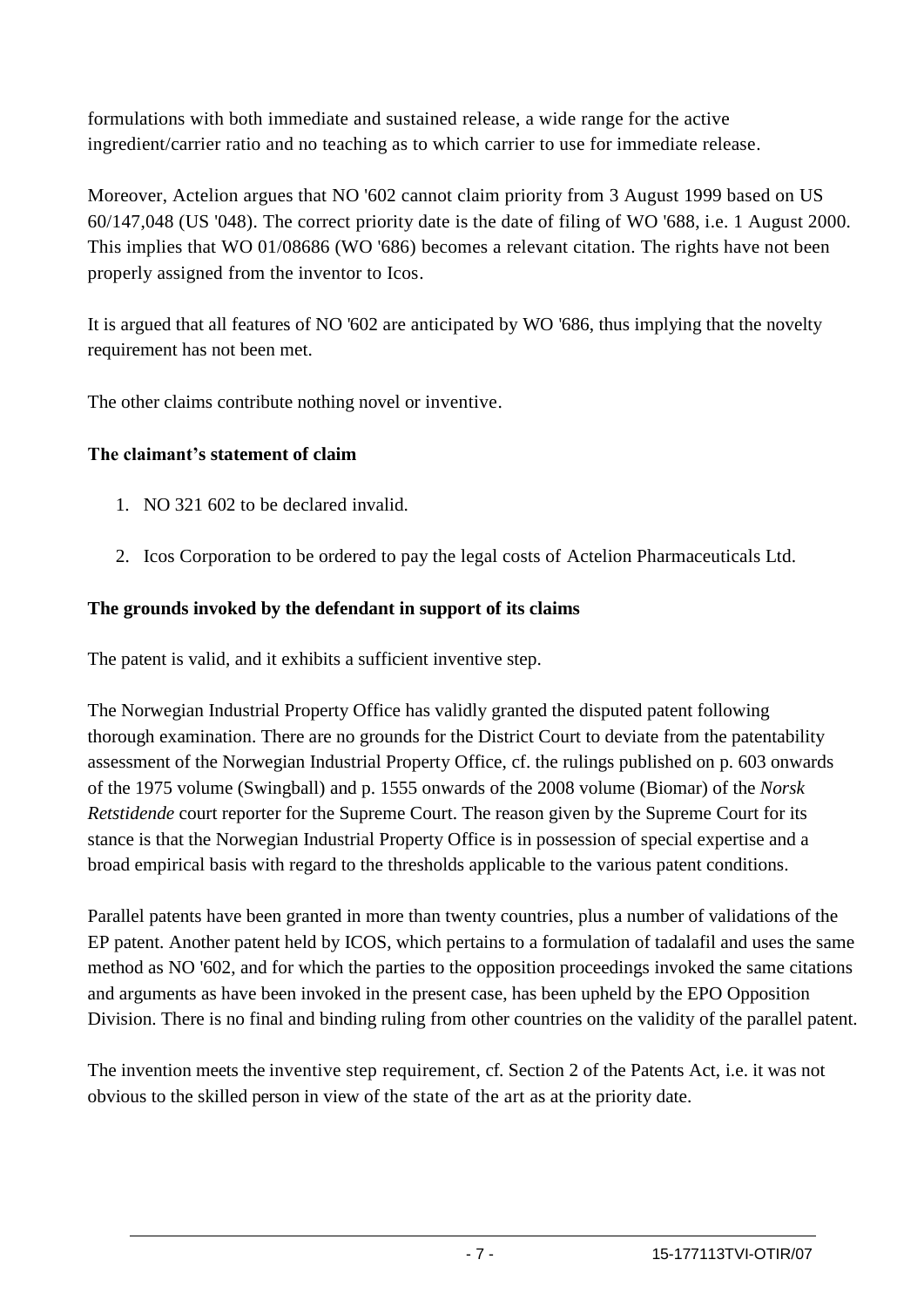The purpose of the invention is to bring about an improved pharmaceutical formulation of the practically insoluble active ingredient tadalafil in order to achieve improved absorption and bioavailability, including a more rapid effect as the result of a higher maximum tadalafil plasma concentration a short time after dosage.

The objective problem faced by the inventors, and also the actual solution and the benefits resulting from the solution taught by the disputed patent, need to be considered from the perspective of the "person of average skill in the art", which is the patentability benchmark. The person of average skill in the art is, in the present case, a team of skilled persons with knowledge of pre-formulation of medicinal products and how the solubility and absorption of various candidate substances are determined (biopharmaceutical knowledge), pharmacological knowledge, as well as knowledge of dosage methods and dosage forms.

The closest prior art is not WO 675 (which pertains to a specific use of tadalafil), or alternatively WO '978 (the basic tadalafil patent), as argued by Actelion. Unlike Butler, none of these patents address the same technical problem or serve the same purpose as the disputed patent.

The closest prior art is Butler; WO '131. Butler identifies the same problems as NO '602, i.e. the very poor solubility of tadalafil in water, and how to improve the absorption and bioavailability of tadalafil. Consequently, Butler is realistically the closest prior art.

Butler teaches a different solution to the problem than the solution disclosed in the disputed patent. The solution in Butler is a solid dispersion of tadalafil in the form of a co-precipitate. It was known that solid dispersions, such as co-precipitates of poorly soluble active substances, resulted in higher solubility, absorption and bioavailability, because, *inter alia*, these represented the "ultimate in size reduction" and active substances dispersed (finely distributed) in a solid solution represented the ultimate form of subdivision. This is representative of how the skilled person was thinking as at the priority date.

The invention in the disputed patent differs from WO '131 in that i) tadalafil is used as a free drug, ii) is not in a solid dispersion/co-precipitate, and iii) has a specified distribution of particle size.

It is not, if starting out from Butler, obvious to arrive at the invention. Starting out from Butler as the closest prior art, it would be appropriate for the skilled person to examine alternative techniques such as solid dispersions or solvent deposition. It was surprising that it was possible to achieve improved bioavailability with micronised tadalafil in free particulate form since Butler is teaching coprecipitation. The drug is not in free particulate form in case of co-precipitation, and for coprecipitation the skilled person would expect that dispersed (finely distributed) tadalafil would be significantly smaller than the particle size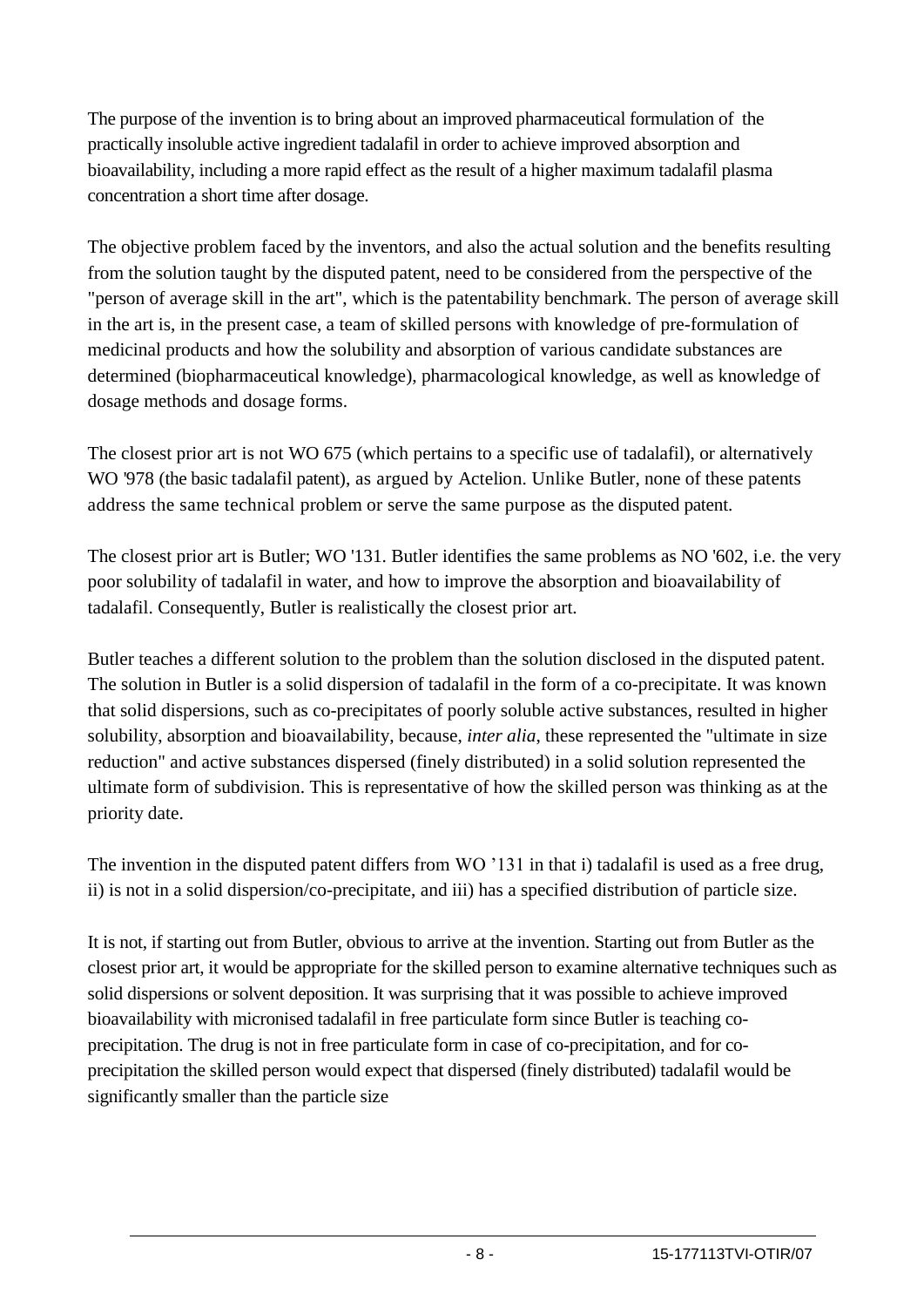attained by micronised tadalafil. Consequently, the skilled person could not expect that improved absorption and bioavailability could be attained by micronised tadalafil. Consequently, it is evident that the invention is not obvious if starting out from Butler.

Actelion's arguments are not based on a realistic and objective assessment as to whether the invention was obvious from the perspective of the closest prior art. Instead, Actelion bases its arguments on generalisations from something that was known, and uses the knowledge in the invention to theorise about how one might have arrived at such knowledge. This is precisely the type of hindsight assessment one seeks to avoid by applying the problem-and-solution approach. Hence, Actelion's arguments are incorrect, both legally and factually.

The other issue raised by the case is whether ICOS is entitled to claim priority from US '048. NO ' 602 is a continuation of international application WO 01/08 688 – which claims priority from US '048. ICOS maintains that the company is entitled to claim priority, as the legal successor and assign of the applicant as at the application date of the disputed patent; 3 August 1999.

In order to claim priority from an earlier patent application, the subsequent patent application must be filed by the applicant under the earlier patent application or the legal successor and assign of such applicant, cf. Section 6 of the Patents Acts and Article 4 A.1 of the Paris Convention.

The issue of whether ICOS is entitled to claim priority from US '048 must, as a general premise, be resolved pursuant to the national legislation of relevance to the assignment in question. The District Court is required to rule on whether the legal position that had been established under national legislation as at the priority date was sufficient to meet the conditions for priority under Article 4 A.1 of the Paris Convention.

The inventors specified in US '048 were all employees in the research department of Eli Lilly & Co in Indiana and were all working on the project for the development of tadalafil, which fell within the scope of the collaboration between ICOS and Eli Lilly. Eli Lilly acquired the rights to the invention disclosed in US '048 in its capacity of employer, and such rights were subsequently assigned from Eli Lilly to Lilly ICOS. ICOS is arguing that the legal position held by Lilly ICOS as at the application date is sufficient to claim priority under Article 4 A.1 of the Paris Convention.

# **The defendant's statement of claim**

- 1. The Court to find in favour of ICOS Corporation.
- 2. Actelion Pharmaceuticals Ltd. to be ordered to pay the legal costs of ICOS Corporations.

#### **The observations of the Court**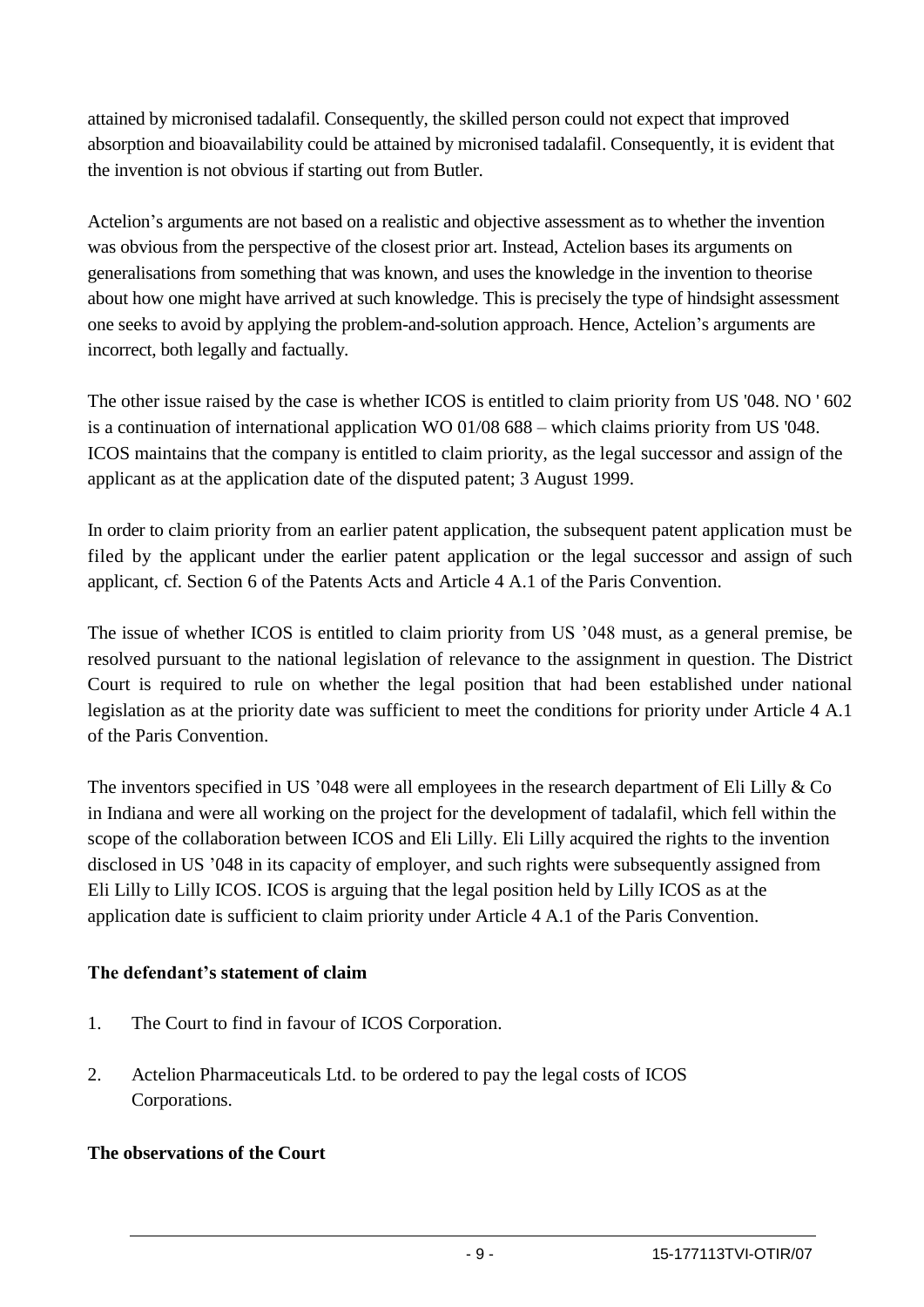The Court has concluded that the patent must be declared invalid because the person skilled in the art would have arrived at the method of micronising tadalafil. This is prior art which the skilled person would have used to improve the absorption and bioavailability. Hence, the patent does not exhibit a sufficient inventive step relative to the prior art.

### **The requirements for obtaining a patent are set out in the Patents Act and the legislative history.**

The legal premises are quoted from the ruling published on p. 1555 onwards of the 2008 volume of the *Norsk Retstidende* court reporter for the Supreme Court (Biomar).

*(28) The prerequisites for achieving a patent are set out in Section 2, Sub-section 1, of the Patents Act of 15 December 1967 No. 9, which is worded as follows:*

*«Patents shall be granted only for inventions which are new in relation to what was known before the filing date of the patent application, and which also differ essentially therefrom.»*

*(29) The term «invention» is made somewhat more specific in Section 1 of the Patents Act. It is there stipulated that the invention must be susceptible of industrial application, and that the term does not include «discoveries, scientific theories and mathematical methods». An invention is, briefly summarised, a practical solution to a technical problem, cf. Stenvik:* Patentrett *["Patent Law"], 2 nd edition, page 13.*

*(30) The invention must be new in relation to what was known before the filing date of the patent application. What prevents the invention from exhibiting novelty is specified in Section 2, Sub-section 2: «everything made available to the public.» This is referred to as the prior art or the state of the art. During the examination of the patent application, the state of the art will be documented by technical articles, etc. These are referred to as «citations».*

*(31) The final prerequisite under Section 2, Sub-section 1, is that the invention must «differ essentially» from the state of the art. This is the reference to inventive step, which is a key issue in the present case.*

*(32) It can be difficult to specify the detailed meaning of the requirement that [the invention] shall differ essentially from the state of the art. The following is stated in relation thereto on page 127 of the joint Nordic patent report from 1964, which formed the basis for largely identical patent acts in the Nordic countries:*

*«Whether the required inventive step is exhibited in a specific case must to some extent be a matter of discretionary assessment on the part of the patent authorities and the courts of law. One has considered whether it would be feasible to specify objective criteria for assessing this issue. Numerous attempts have been made at defining such objective criteria, but the committees have not found that it will be feasible to stipulate such criteria in legislative wording.»*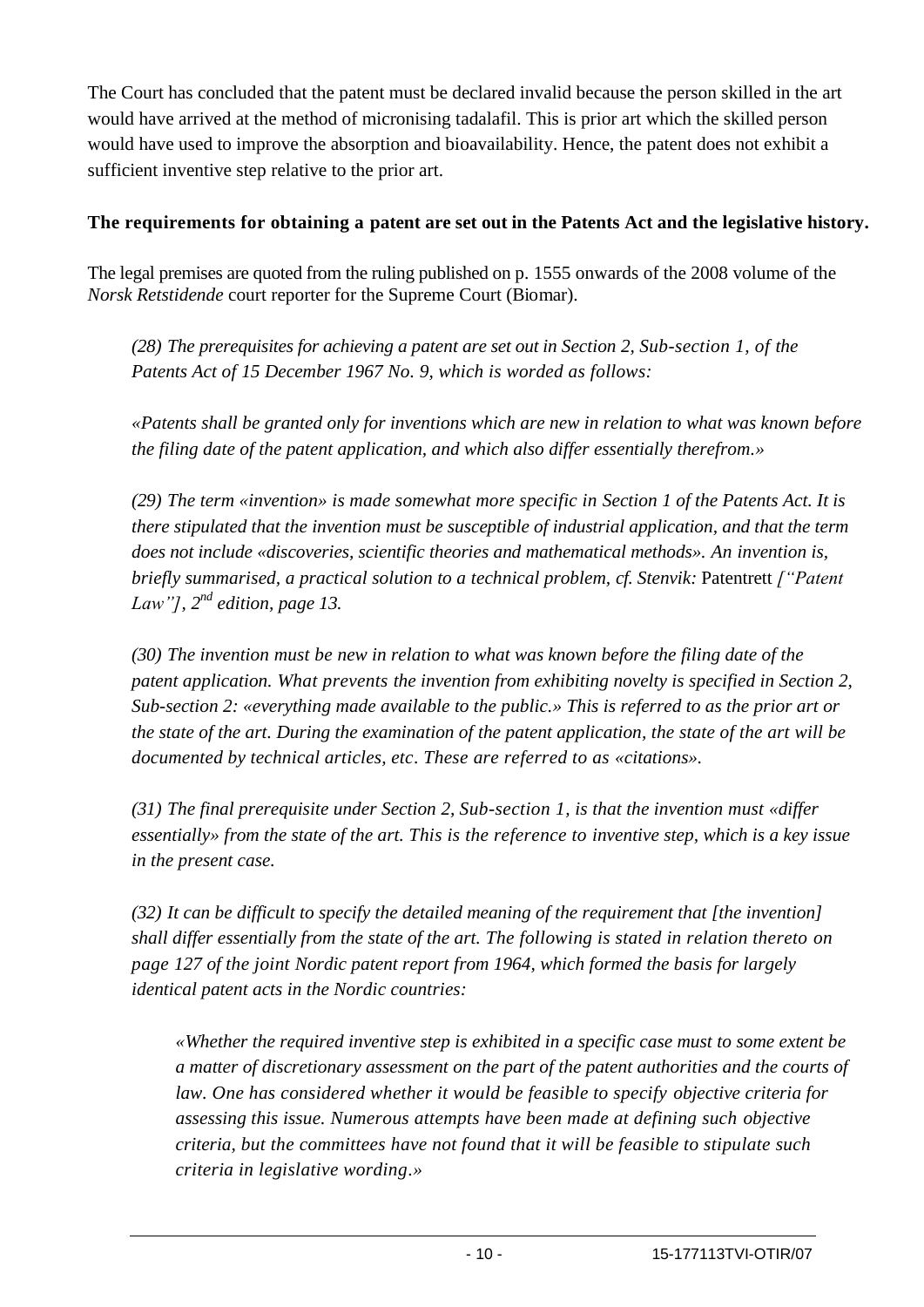*(33) The following is stated in the comments on Section 2 on page 102 of Norwegian Official Report NOU 1976:49:*

*«The inventive step requirements implies that the invention shall not only be new, but also needs to entail such development of the art as to not be considered obvious from the perspective of the prior art.»*

*(34) This phrasing is highly parallel to that found in the European Patent Convention (EPC), Article 56, first sentence:*

*«An invention shall be considered as involving an inventive step if, having regard to the state of the art, it is not obvious to a person skilled in the art.»*

*(35) The person skilled in the art referred to therein is discussed in more detail on page 127 of the Nordic patent report from 1964:*

*«Consequently, an invention needs to differ essentially from what must be considered obvious to a person skilled in the relevant art. This is a reference to what can be held to be the person of average skill in the art, meaning a skilled person who is not in possession of special inventive skills, but who is, on the other hand, fully informed of the state of the art at the relevant point in time – the application date – and who has the ability to exploit all the known materials in a good professional manner, also including the taking of obvious new steps.»*

*(36) The guidelines of the Norwegian Industrial Property Office, which are largely harmonised with the European regulatory framework on patent examination, describes the «person skilled in the art» as follows in Chapter 4, Paragraph 5.6:*

*«5.6 The «person skilled in the art»*

*The 'person skilled in the art' shall be assumed to be an average practitioner who is familiar with common general knowledge in the art as at the relevant date. He or she shall also be assumed to have had access to all prior art, especially the documents cited in the examination report, to have had the customary means at his or her disposal, and to have had the ability to perform routine work and experimentation. If the problem impels the person skilled in the art to seek its solution within a different art, it is the person skilled in such latter art who is qualified to solve the problem.»*

*(37) The prerequisites for obtaining a patent reflect a trade-off between the fundamental considerations underpinning the patent arrangement – the desire to promote technical development by protecting*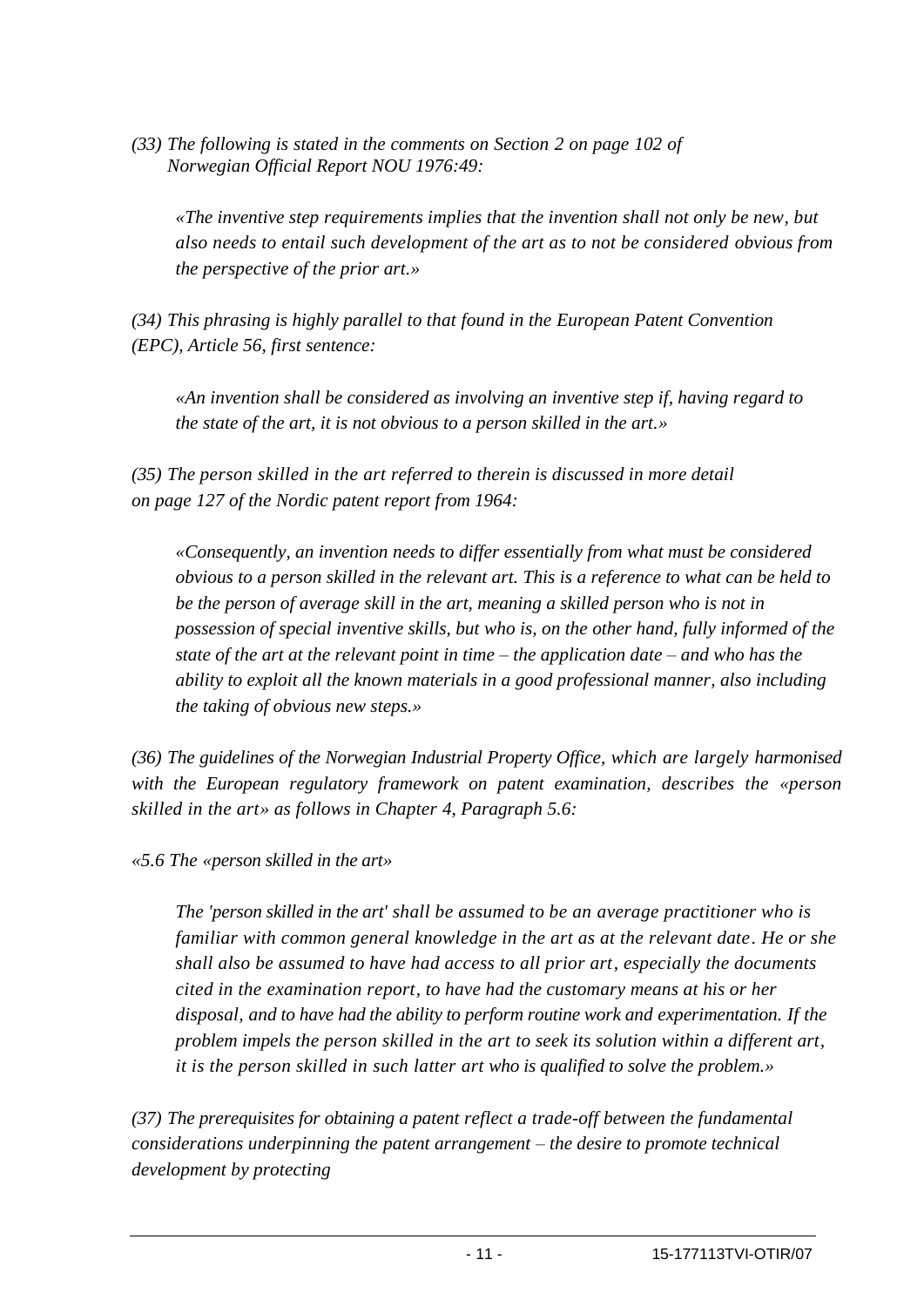*the efforts of the inventor, whilst at the same time protecting the general technical developments that are continually taking place in a society. This is, for example, reflected on page 121 and page 127 of the Nordic report from 1964:*

*«The considerations underpinning the patent right – both the perspective that the patent is a form of remuneration owing from society to the person who contributes something new to technical development, and the perspective that society has an interest in promoting intellectual property innovations by protecting the originator in his or her possession of his or her invention, thus enabling him or her to enjoy the fruits of his or her activities without fear of infringement by other parties – suggest that the novelty requirement should be strict, since there can be no societal interest in bestowing benefits on those who have simply brought about something which is already known to experts, or about which they could have accessed knowledge.*

*...*

*Since there is a seamless, gradual transition from an insignificant technical (craftsmanlike) change or improvement of a constructive nature to a significant pioneering invention, the issue arises of where, along this scale, the threshold for a patentable invention should be placed. This will involve a trade-off between consideration for the applicant, who wants protection for his or her ideas, and consideration for the general public, whose ability to make use of the technical aids should only be restricted through exclusive rights by way of patenting in those cases where there is an interest worthy of protection.»*

*(38) It follows from this that the viability of a patent claim must be determined on the basis of a discretionary professional assessment. It is evident from the legislation that the inventor is only entitled to be granted a patent when the prerequisites for obtaining a patent have been met. Hence, this is a matter of a statutory discretionary assessment, over which the courts of law have full jurisdiction. However, the technical nature of such professional assessment suggests that the courts should exercise restraint in their judicial assessment. This has been given clear expression in case law, cf. the ruling published on p. 603 onwards of the 1975 volume of the*  Norsk Retstidende *court reporter for the Supreme Court (Swingball):*

*«I also mention that the discretionary assessment performed by the patent authorities pursuant to Section 2 of the Act must be characterised as a matter of assessing, although on a discretionary basis, whether the facts meet the statutory conditions. The Act does not allow any latitude for taking expediency into consideration in individual cases: If the conditions of novelty and inventive step are met, the applicant has the "right" to be granted the patent, cf. Section 1. I find, as already stated, that this discretionary assessment can be reviewed by the courts of law. I emphasise, however, that there is every reason for the courts to exercise restraint in departing from the decisions of the Norwegian Industrial Property Office, in view of the special expertise and the broad empirical basis possessed by the Office.»*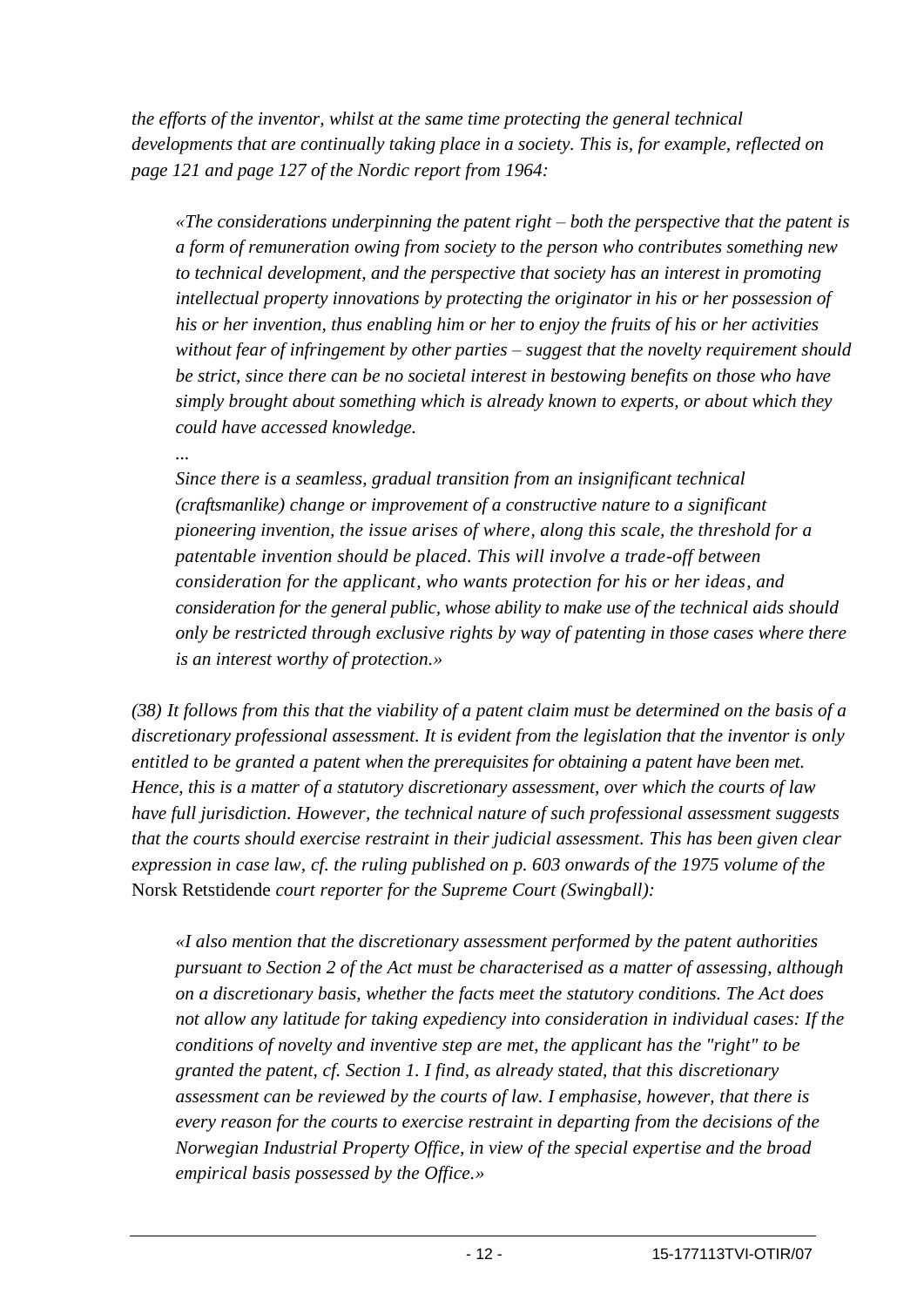*(39) The appellee has noted that some criticism has been expressed against the idea that the courts shall exercise special restraint in their judicial review of patent cases. It has been noted that the Oslo District Court is mandatory venue for the judicial review of rejected patent applications, cf. Section 63 of the Patents Act, and that the District Court and the Court of Appeal will include expert lay judges. The argument runs, moreover, that these will often be in possession of expertise that is even better tailored to the specific needs of the case, compared to the personnel of the Norwegian Industrial Property Office.*

*(40) Irrespective of whether this is correct, in and of itself, I note that the reason for the restraint exercised by the courts lies, not least, in the fact that the Norwegian Industrial Property Office is in possession of a broad empirical basis with regard to the thresholds applicable to the various prerequisites for obtaining a patent condition, cf. my above quote from Swingball. I see no grounds for deviating from the presumption of restraint on the part of the courts in their judicial review of the decisions of the Norwegian Industrial Property Office, as reflected in the Swingball Judgment.*

The Court does not find that there is much need for exercising restraint in the judicial assessment of the decision of the Norwegian Industrial Property Office in the present case. The decision of the Norwegian Industrial Property Office was a first instance decision without opposition. It is not evident from the decision of the Norwegian Industrial Property Office that it was aware of the state of the art. The facts of the case have now been comprehensively examined and the Court includes expert lay judges. Nor is the decision of the EPO Opposition Division a final ruling. Besides, it is noted that a number of rulings have been handed down in other countries.

In their arguments, the parties have given prominence to the issue of whether there is a sufficient inventive step. Consequently, the Court will first address the said issue.

The "problem-and-solution approach" is applied for purposes of assessing whether there is a sufficient inventive step, as long advocated by the EPO. This has also been advocated in Norway. This requires the Court to i) identify the closest prior art, ii) establish the problem objectively solved by the invention, and examine which technical results are achieved through the invention that were not achieved through the solution in the closest prior art, and iii) consider whether it would have been obvious to the skilled person, starting from the closest prior art, to solve the problem by the means defined in the patent claim.

### I The closest prior art

In order to determine what is the closest prior art, the claim needs to be read in an objective manner.

The main aspect of the claim is micronisation of tadalafil, where *at least 90% of the particles have a particle size of less than about 40 microns.* The description refers to the need for improved absorption and bioavailability such as to bring about more rapid attainment (shorter Tmax) of maximum blood concentration (Cmax).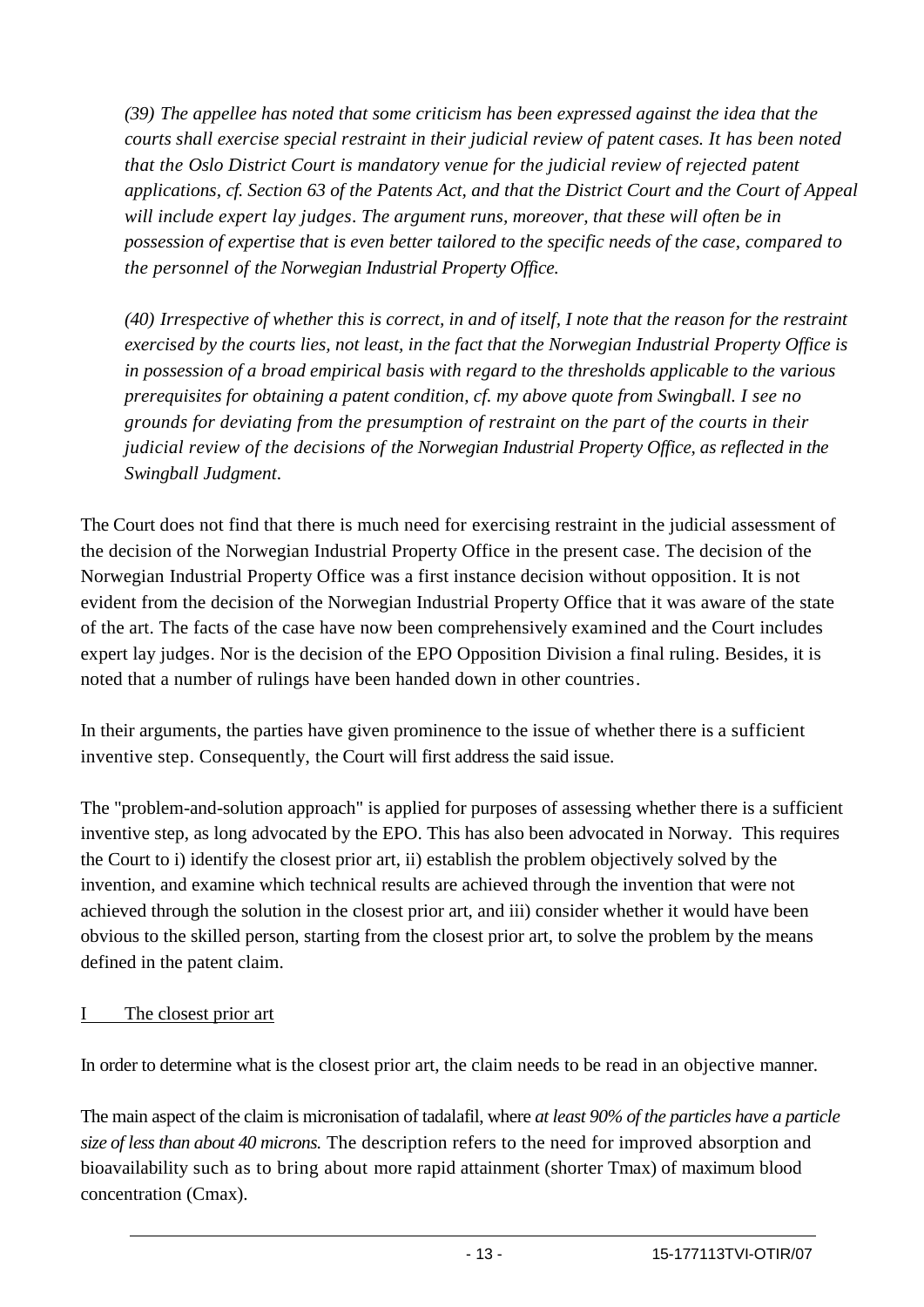Cmax is the maximum concentration achieved by a drug after dosage. Tmax is the time it takes to attain the maximum plasma concentration (Cmax).

The defendant has argued that the closest prior art is not WO 675 (which pertains to a specific use of tadalafil), or alternatively WO '978 (the basic tadalafil patent), as argued by the defendant. The Court agrees with the defendant that these patents do not identify or address the same technical problem or serve the same purpose as the disputed patent, i.e. to expressly improve the absorption and bioavailability.

Consequently, the Court agrees with the defendant that the closest prior art is Butler; WO '131. The Court attaches weight to the patent identifying the same problem types as NO '602, i.e. the very poor solubility of tadalafil in water and how to improve the absorption and bioavailability of tadalafil. Hence, the Court agrees that this is realistically the closest prior art.

Butler discloses a solution to this problem in the form of a co-precipitate formulation. Butler teaches that co-precipitation and solid dispersions are recognised techniques for improving the absorption and bioavailability of poorly soluble active substances. The purpose of Butler is to solve the problem of low solubility – which itself leads to poor absorption and bioavailability. "Co-precipitation is a recognised technique for increasing the dissolution of poorly water soluble drugs (…) so as to consequently improve bioavailability thereof."

The Court notes, moreover, that the said citation was mentioned in the patent application. The Court notes that the EPO Opposition Division has also concluded that this is the closest prior art. The following is quoted form Paragraph 5.2 of its ruling:

*The closest prior art for assessing inventive step is a prior art document disclosing subject-matter conceived for the same purpose or aiming at the same objective as the claimed invention and requiring the minimum of structural and functional modifications to arrive at the claimed invention.*

*The opponents stated that 02 could not be considered as closest prior art since the coprecipitates of tadalafil and a carrier rather led to a sustained release and not to an improvement of the bioavailability.*

*D2 is considered the closest prior art, since it is the only document that relates specifically to tadalafil (compound A in D2) and aims to increase its dissolution in an aqueous environment, thereby overcoming the problem of poor water solubility and resultant low bioavailability (see page 1, lines 15-16 and lines 20-21 of 02). There is no proof in 02 that the compositions rather show a sustained release as argued by the opponents.*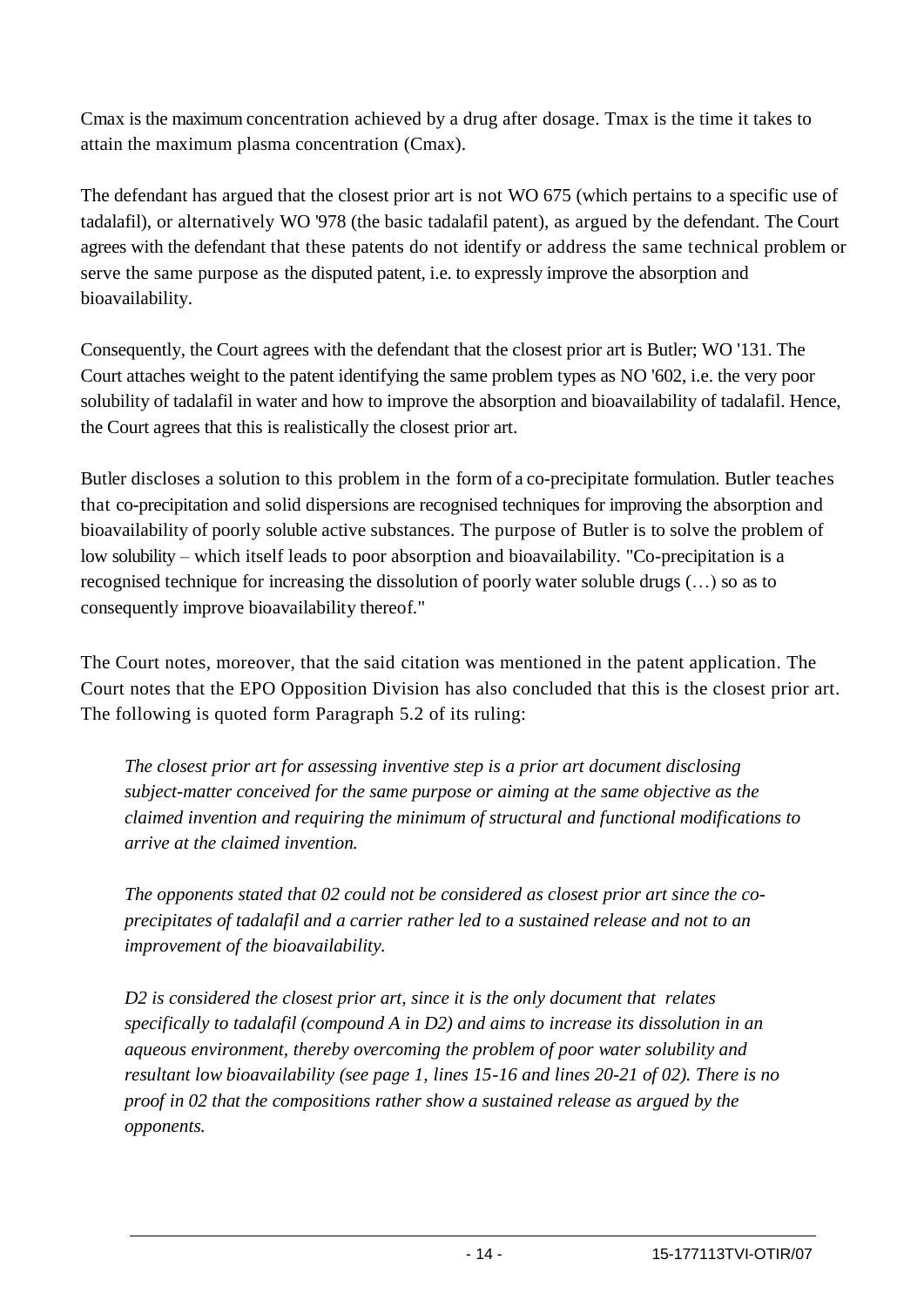*D1 can not be considered as closest prior art document since its aim is the use of tetracyclic derivatives which are potent and selective inhibitors of cyclic guanosine 3',5'-monophosphate specific phosphodiesterase for the treatment of impotence (page 1, lines 3-5). The problem of bioavailability is not mentioned in D1.*

The court-appointed experts in Denmark have also reached this conclusion.

II The problem objectively solved by the invention, and examine which technical results are achieved through the invention that were not achieved through the solution in the closest prior art.

The Court holds that the objective problem to be solved is how to bring about a more rapid effect and improved absorption and bioavailability, relative to the closest prior art, which is Butler, WO '131.

This is also the view taken by the Norwegian Industrial Property Office in its examination, as well as by the EPO Opposition Division.

The Court notes that the problem is obvious and of major importance. If one is to have a medicinal product to treat erectile dysfunction or impotence, it is important that such medicinal product works within a reasonable period of time. It will not always be the case that its use is planned a long time in advance, and the need for such medicinal product will not seldomly be triggered by situational lust and spontaneity, and such situations may wither away if it takes too long time for said medicinal product to work. The Court thus concludes that the purpose is to establish a therapeutic window; a sufficient concentration is needed to achieve a therapeutic effect, but not so high as to have a toxic effect.

The Court deems it evident that micronisation reduces particle size, in order to thereby increase the surface area ("A") in the Noyes-Whitney equation from 1897:

$$
\frac{dm}{dt}=A\frac{D}{d}(C_{\rm s}-C_{\rm b})
$$

wherein dm/dt is the dissolution rate of a particle; A is the surface area of such particle; C is the concentration of such substance in the solution; Cs is the saturation concentration of such substance in the solution; D is the diffusion coefficient of such substance in the solution and d is the thickness of the diffusion layer surrounding the solid particle.

The Court concludes that it has been demonstrated, on the balance of probabilities, that such micronisation had technical effects in the form of improved solubility, absorption and bioavailability, as argued by the defendant and as concluded by the EPO. Reference is made to the improvement of Tmax and the higher plasma level disclosed in the patent application. It has been demonstrated, on the balance of probabilities, that Tmax for KIT is an average of 1.5 time less than for the co-precipitate, and that Cmax is 27% higher on average. This is described as a "surprising technical advantage" over Butler in the EPO ruling relating to EP1200090.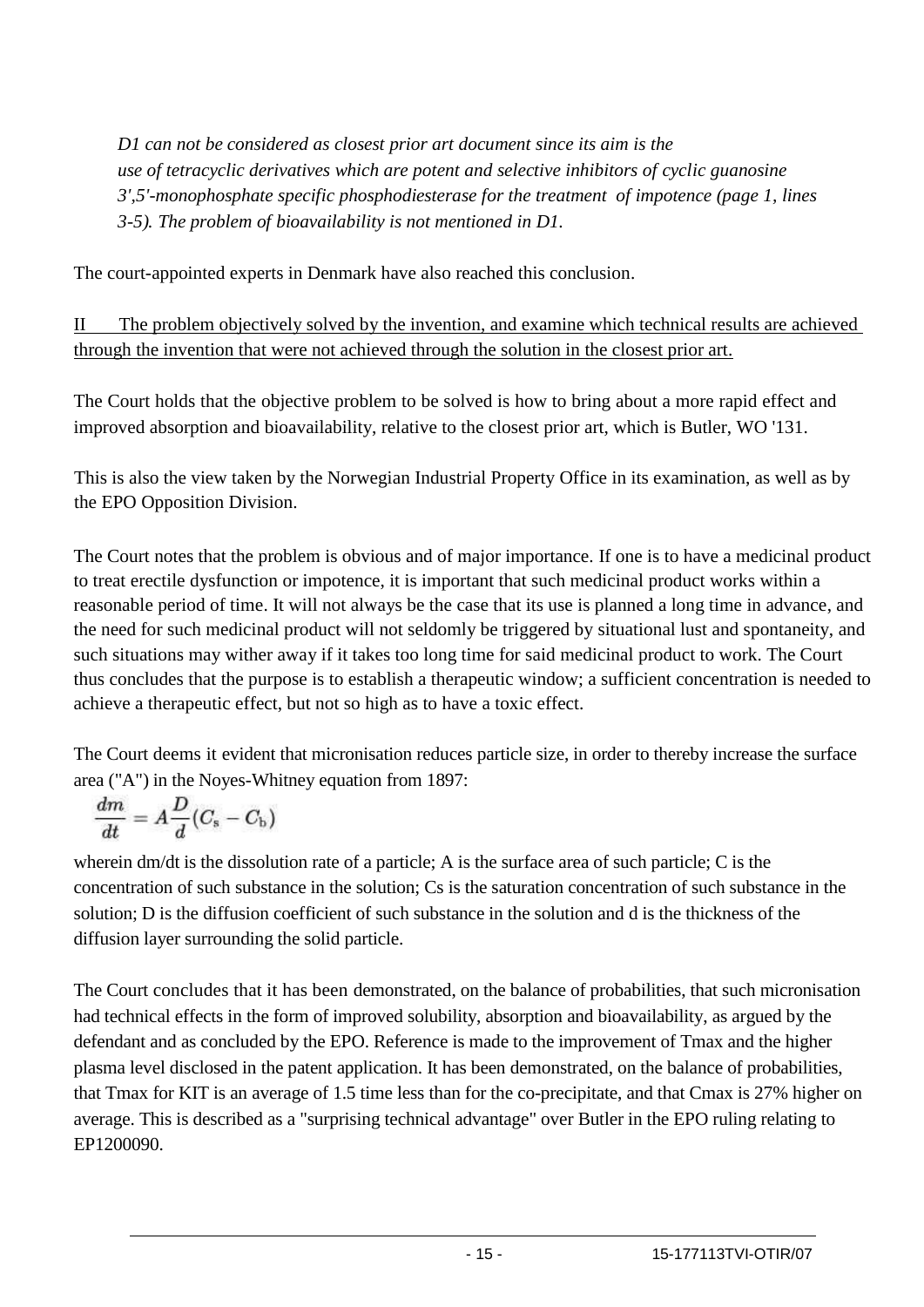# III Consider whether it would have been obvious to the skilled person, starting from the closest prior art, to solve the problem by the means defined in the patent claim.

The Court now moves on to discuss whether it would have been obvious to the skilled person to solve the problem by micronisation of the active substance tadalafil.

Both parties have taken the view that the skilled person is a team comprising, at a minimum, one person with skills and experience in pharmaceutical formulation (galenic pharmacy), provided, however, that other expertise, e.g. in pharmacology, will be consulted if necessary. There is technical knowledge of pharmaceutical formulation, biopharmacy, chemistry and pharmacology. The Court finds that this defines an appropriate point of departure.

This assessment must be based on the state of the art as at the priority date, 3 August 1999. Hence, the questions are what knowledge of the problems was in the possession of such a team of skilled persons, with skills and experience in pharmaceutical formulation and pharmacology, at the said date and, thereafter, whether it would have been obvious to the skilled person to use the method of micronising the active substance tadalafil in order to attain improved absorption and bioavailability.

Each citation shall, as a general rule, be assessed separately, but shall be combined with information from other documents explicitly referred to in the citation, and shall be combined with common general knowledge in the art. Common general knowledge in the art will typically include textbooks, handbooks and knowledge that would have been acquired by the person skilled in the relevant art. Reference is made to EPO case law and to Are Stenvik, *Patentrett* ["Patent Law"] (2013), page 200 onwards; the following is quoted from page 201:

*One may instead take the view that common general knowledge in the art is something which will always be in the possession of the person skilled in the art, and which he or she will draw on as a matter of course when he or she studies a citation.*

The Court finds that this approach is correct.

The Court takes the view that the skilled person would have started out from the premise that the medicinal product had to be administered orally in the form of a tablet. The medicinal product needs to be administered by ordinary users without the assistance of medical personnel, thus implying that intravenous administration by syringe is not desirable. Oral administration is the ordinary route of administration for this type of medicinal products. Reference is also made to the testimony of Bauer Brandel in this regard.

Under oral administration, absorption will primarily take place in the intestine (absorbed). The issue of whether and how the medicinal product dissolves (solubility) and thereafter permeates the intestinal wall and enters the bloodstream (permeability). The issue of absorption and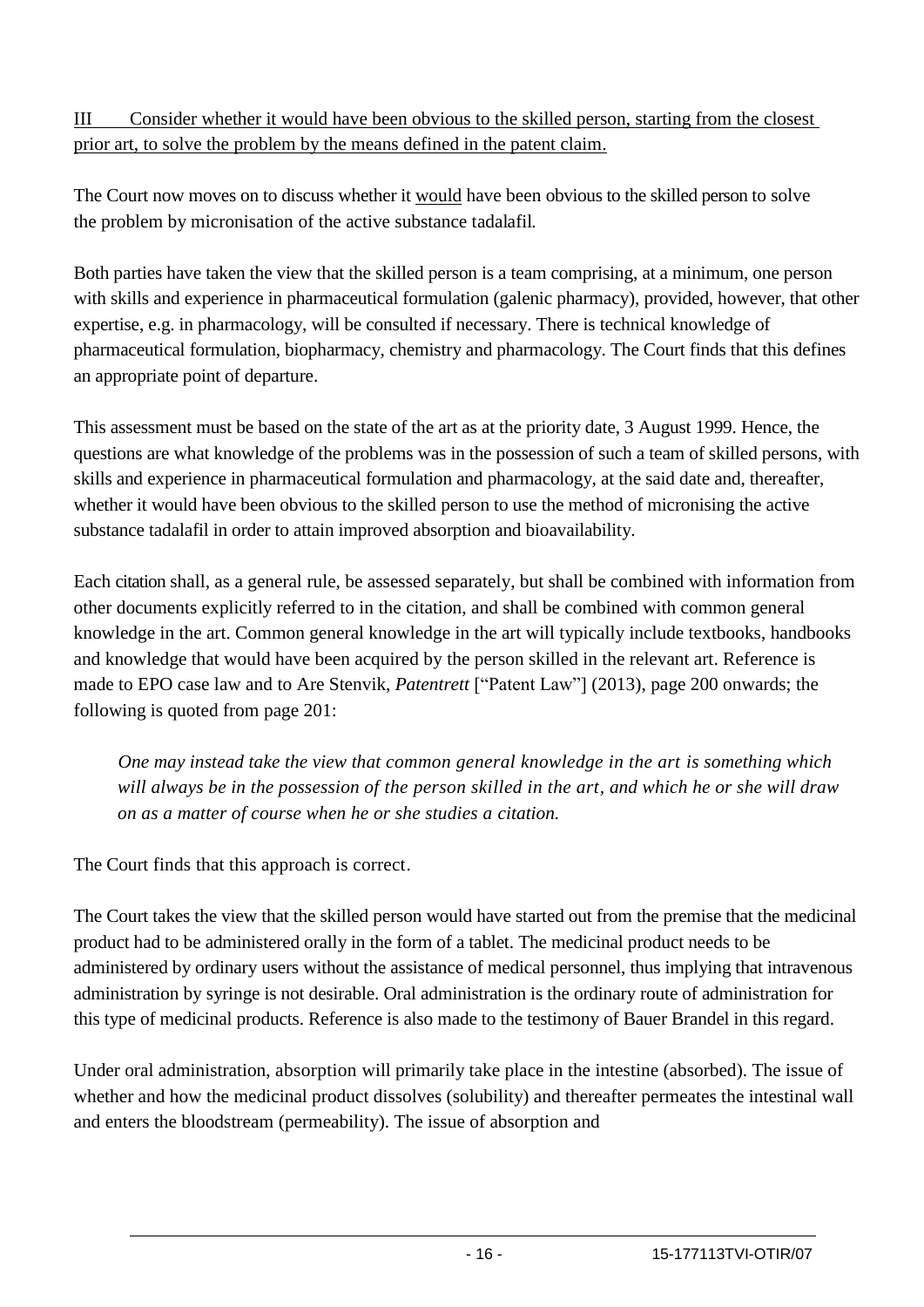bioavailability is thus an issue of solubility and permeability, which are key factors in the biopharmaceutical classification system.

The Court agrees with both parties that the skilled person in 1999 would, in order to solve the problem of improved bioavailability for Tadalafil, have started with a pre-formulation study. Its purpose is to establish fundamental physical and chemical properties of a pharmaceutical molecule and other derived properties of the pharmaceutical powder. However, there is disagreement between the parties with regard to how far one would go with such a pre-formulation study.

The Court notes, in this regard, that the skilled person is a team with knowledge of pharmaceutical formulation and pharmacology. The Court deems it evident that one would have tried out common general knowledge in the art as at 1999 in that respect, to establish a basis for determining what to do thereafter in attempting to solve the problem. This would seem appropriate to the skilled person in order to know as much as possible, in order to save time and money in the subsequent work, and in order to establish the best possible basis for identifying a solution. The skilled person will always attempt to find a simple solution. Consequently, the Court finds that the skilled person would have used customary and known pharmaceutical, biopharmaceutical and chemical methods to find out as much as possible about the properties of tadalafil in such a pre-formulation study.

The BCS (Biopharmaceutics Classification System) is a system for classifying drugs on the basis of their solubility and permeability:

Class I - high solubility and high permeability;

Class II - high permeability and low solubility;

Class III - low permeability and high solubility;

Class IV - low permeability and low solubility.

Tadalafil is in BCS Class 2 with low solubility and high permeability

A simple initial approach is Lipinski's Rule of Five, which is a rule of thumb developed to assist in the selection of early phase candidate drugs, used to predict the likelihood of a pharmaceutical compound exhibiting poor absorption and bioavailability or permeability. It is comprised of four rules, and poor absorption is likely if all four are satisfied. If any two (or more) are satisfied, poor absorption and bioavailability is held to be possible. The four rules are:

- 1. There are more than 5 hydrogen bond donors in the compound;
- 2. The molecular weight (i.e. molecular mass) of the compound is more than 500 Daltons;
- 3. logP of the compound is greater than 5; and
- 4. There are more than 10 hydrogen bond acceptors in the compound.

According to the rule, it is likely that tadalafil will exhibit good permeability over the intestinal barrier. This would be known to the skilled person in 1999. It would be found, through the said study, that tadalafil is likely to exhibit low solubility; "practically insoluble", but offer good permeability.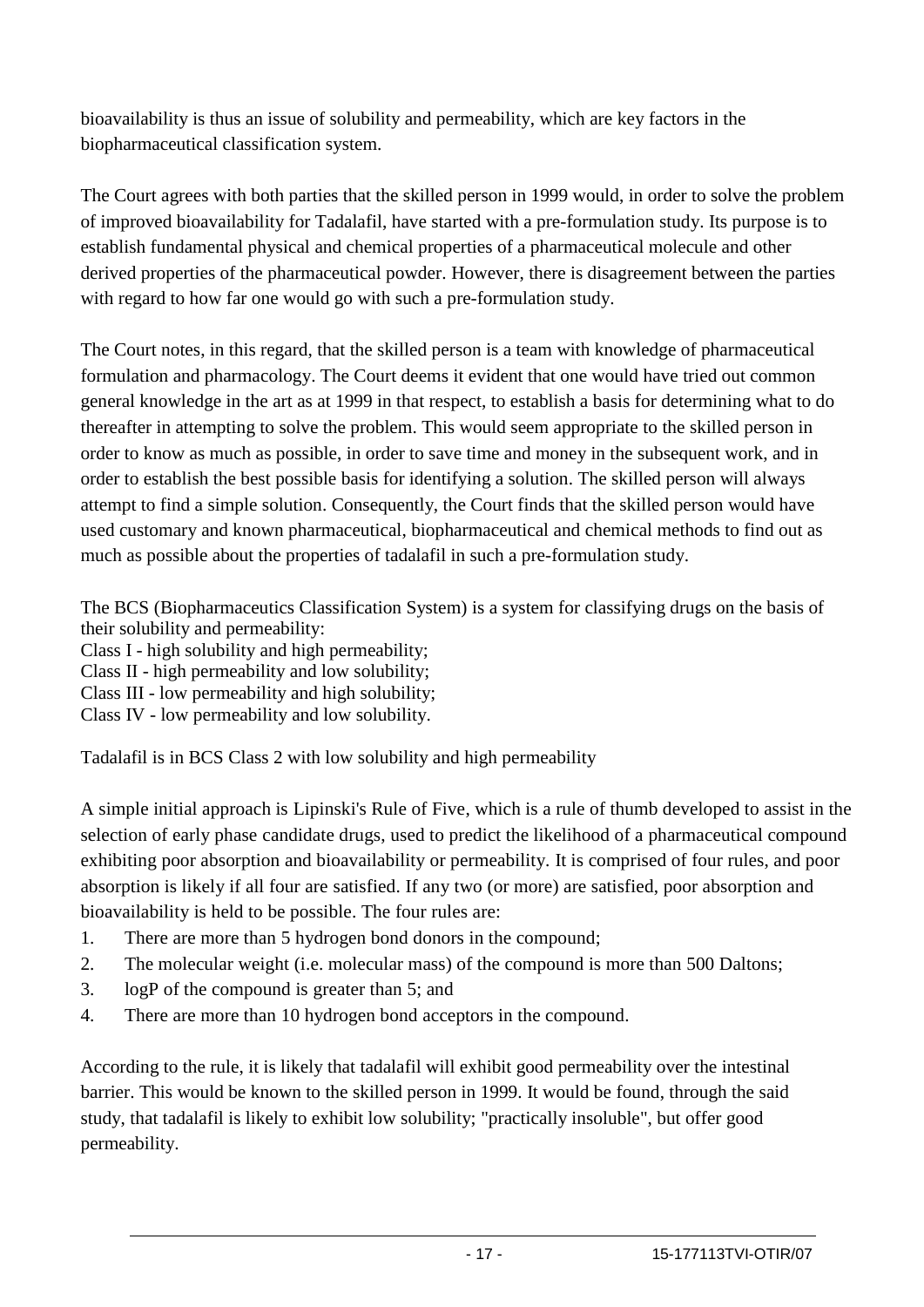A different approach is logP or the partition coefficient, which is the logarithm of the ratio of the concentration of such compound in two immiscible liquids, i.e. the ratio between an organic solvent and a water-based solvent. LogP is, for example, typically used to characterise whether a compound has a greater likelihood of dissolving in an organic solvent or in water, and if the former is the case it will be considered a lipophilic/hydrophobic compound, and if the latter is the case it will be considered a lipophilic/hydrophilic compound. The higher the logP value, the more lipophilic is the compound.

None of the models are suited for reflecting entirely specific in vivo conditions, and are better characterised as rules of thumb than as genuine quantitative models. All of the models will entail a significant margin of error. Yu stated the following in 1996 in "Transport approaches to the biopharmaceutical design of oral drug delivery systems: prediction of intestinal absorption":

"Very often we may find that a theoretical model inappropriately explains experimental results."

The Court finds that the skilled person would have carried out practical experiments to find out whether the theoretical models were in conformity with simple experiments. In such practical experiments, the skilled person would choose parameters that reflect, to the greatest possible extent, in vivo conditions.

The skilled person knew that it makes a major difference, when measuring solubility, whether it is measured in water or in a liquid similar to intestinal fluid. It is more relevant to carry out solubility experiments in an artificial and biorelevant liquid that is similar to intestinal fluid (Simulated Intestinal Fluid, SIF) than in water. Reference is made to Lin from 1968, "Interdependence of Physiological Surfactant and Drug Particle Size on the Dissolution Behavior of Water-Insoluble Drugs" and Yu (op. cit.) 1996. Moreover, the skilled person would expect higher solubility when measured under conditions that are closer to the conditions in the gastrointestinal system, i.e. when measured in simulated intestinal fluid at 37 grader Celsius. Solubility will depend on surface area and saturation concentration in the solution, i.e. it is rapid at the beginning and slows down thereafter. Besides, there is a constant, K, which does not change.

The skilled person would have conducted a Caco-2 assay in 1999; reference is made to the testimony of Blakey and Bauer-Brandl that this was in common use in companies in 1999. Reference is also made to Yee, 1997, in "In Vitro Permeability Across Caco-2 Cells (Colonic) Can Predict In Vivo (Small Intestinal) Absorption in Man – Fact or Myth". Cultures of Caco-2 cell monolayers are used in the pharmaceuticals industry as an in vitro model of the mucous membrane of the humane small intestine in order to anticipate the absorption of orally administered medicinal products. Caco-2 cells are human epithelial cells that, when cultivated under specific conditions, resemble the enterocytes that coat the small intestine.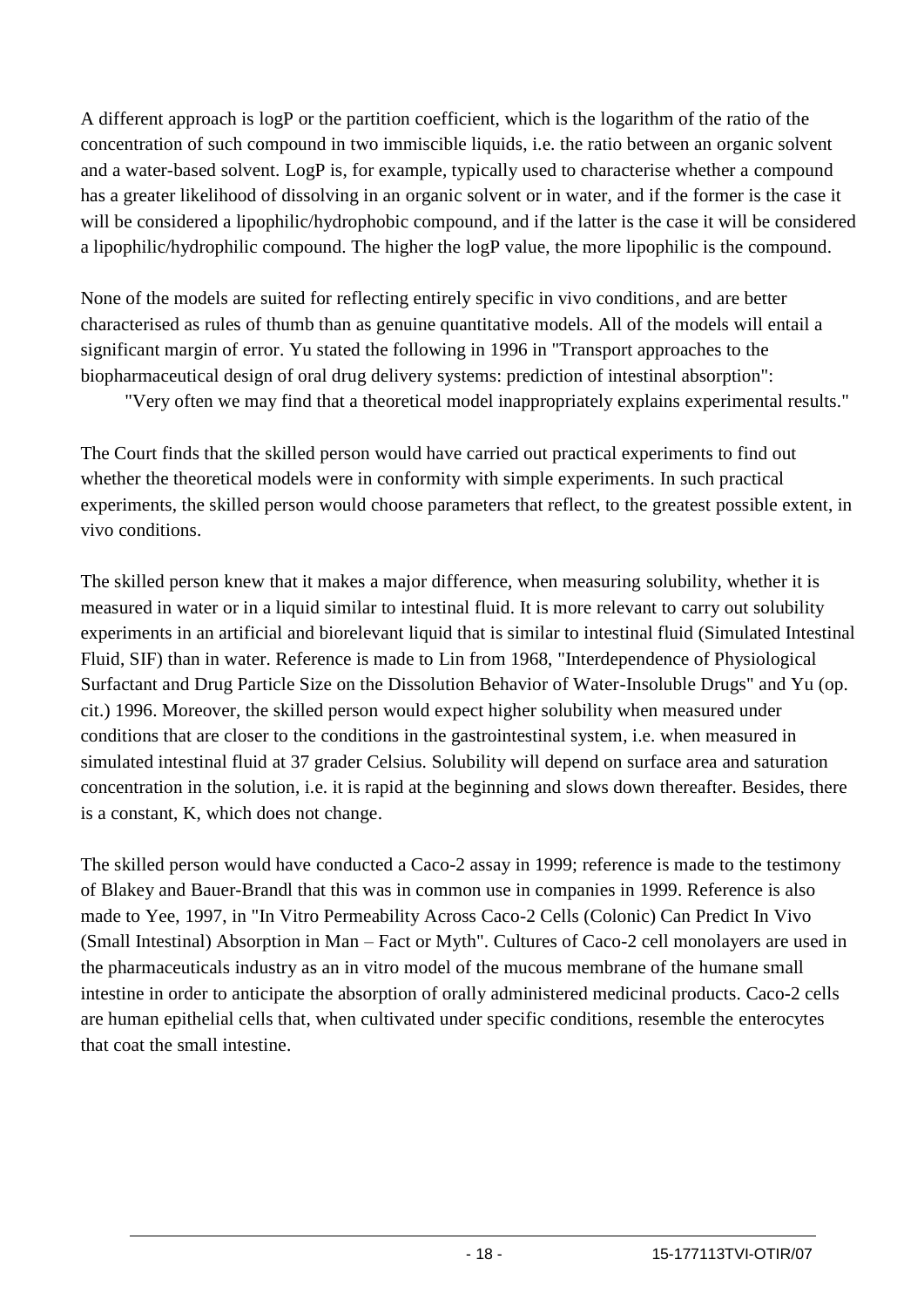Such a Caco test would have confirmed the theoretical assumption that tadalafil had a high degree of permeability. It is evident from Blakey's report that Tadalafil has high permeability, since its absorption ratio after oral administration is 97% of a given dose. A pharmaceutical substance is classified as having high permeability when its absorption ratio exceeds 85% of a given dose.

Hence, a provisional summary would suggest that the skilled person in 1999 would have known that tadalafil has low solubility and high permeability. This would have been established in the preformulation studies.

Moreover, the skilled person would know that absorption in the intestine will be better than what is calculated theoretically on the basis of static experiments in a container. Michael Edward Aulton testified that some liquid will always leave the stomach; there is a 2 mm opening, thus implying that there will be gradual emptying of the stomach through the lower stomach opening. Half the tablet will leave the stomach within 8 to 15 minutes. The theoretical concentration in a closed system, kA  $(Cs - C)$ , will be nil when Cs-C is nil. This will not happen in the intestine, where absorption is taking place continuously, thus implying that the dissolved concentration is kept low in the intestine (so-called sink conditions). Consequently, solubility will be better in vivo in a human (or other mammal) than in an in vitro laboratory experiment. The same will apply to permeability through the intestinal wall because new liquid will be added on the other side of the intestinal wall (i.e. the bloodstream), thus implying that the concentration difference is to some extent maintained.

The Court deems it evident that it was part of common general knowledge in the art as at the priority date of the patent that reduced particle size improves the dissolution rate, absorption and bioavailability.

Reference is made to Amidon 1981, "Drug Derivatization as a Means of Solubilization: Physicochemical and Biochemical Strategies", wherein is stated: "Quite often the first approach to increase the dissolution rate of drugs in this class [BCS class 2] is micronisation."

Aulton, 1988, "Pharmaceutics: The Science of Dosage Form Design", pages 163 and 164: "It is now generally recognized that poorly soluble drugs showing a dissolution rate-limiting step in the absorption process will be more readily bioavailable when administered in a finely subdivided form with a larger surface than as a coarse material. [...] The fine material often in micronized form with larger specific surface dissolves at faster rates which can lead to improved drug absorption by passive diffusion."

Lieberman, Lachman & Schwarz, Wadke, 1989, "Pharmaceutical Dosage Forms: Tablets", "It is now generally recognized that poorly soluble drugs showing a dissolution rate-limited step in the absorption process will be more readily bioavailable when administered in a finely subdivided state than as a coarse material. (…) Because of these significant roles, it is important to decide on a desired size range, and thence to maintain and control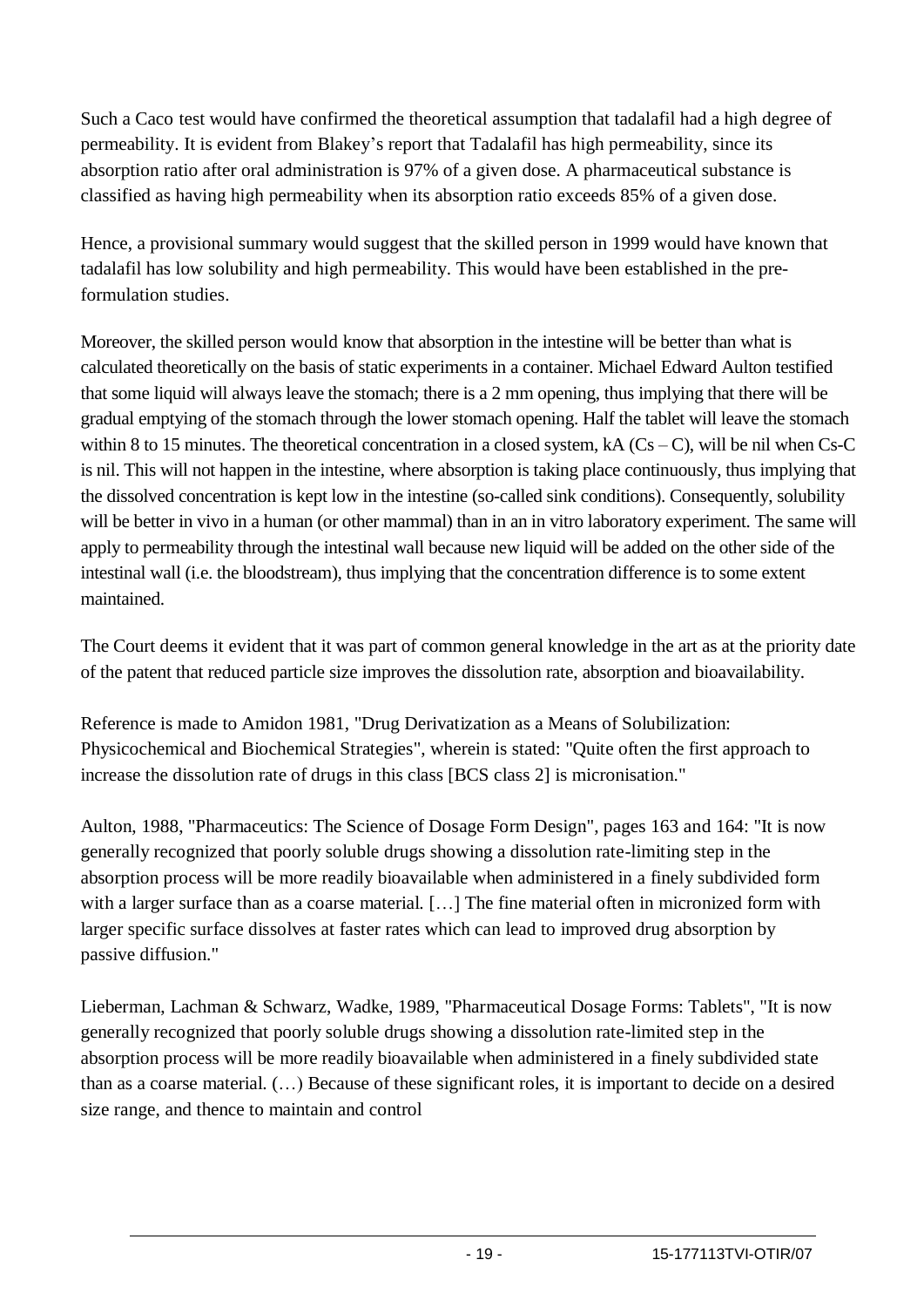it. It is probably safest to grind most new drugs having particles that are above approximately 100 μm in diameter. If the material consists of particles primarily 30 μm or less in diameter, then grinding is unnecessary, except if the material exists as needles - where grinding may improve flow and handling properties, or if the material is poorly water-soluble where grinding increases dissolution rate. Grinding should reduce coarse material."

Gibaldi, 1991, "Biopharmaceutics and Clinical Pharmacokinetics", page 51: "A drug dissolves more rapidly when its surface area is increased. This is usually accomplished by reducing the particle size of the drug. Many poorly soluble, slowly dissolving drugs are marketed in micronized or microcrystalline form. Particle size reduction usually results in more rapid and complete absorption."

Remington, 1995, "The Science and Practice of Pharmacy". "Gastrointestinal absorption of a poorly soluble drug may be affected by the particle size distribution. If the dissolution rate of the drug is less than the diffusion rate to the site of absorption and the absorption rate itself, then the particle size of the drug is of great importance. Smaller particles should increase dissolution rate and thus, bring about more rapid gastrointestinal absorption."

Lieberman, Lachman, Schwartz, 1990, Pharmaceutical Dosage form (Stavchansky, McGinity), Bioavailability in Tablet Technology, page 108.

"Since dissolution rate is directly proportional to surface area […], a decrease in size of the primary particles of the drug will create a greater surface area in contact with the dissolution medium, resulting in a faster rate of solution. This becomes important when the absorption is rate-limited by the dissolution process. Particle size is generally important for poorly or slowly soluble drugs."

Seth, U.S. Patent Number: 721,709, 26 January 1988, "As has been mentioned above a conventional method for increasing the rate of dissolution of solids is by reduction of their particle size by micronisation or similar dry grinding methods, [...]"

The question is thereby whether the skilled person would have attempted micronisation with a reasonable expectation of success through increased absorption and bioavailability.

The Court deems it evident that reduction of the particle size would also be obvious to the skilled person in order to solve the technical problem in relation to WO '131 of bringing about a formulation of tadalafil with improved absorption and bioavailability.

This would be the most obvious solution. Smaller particles are also more likely to dissolve in liquid. This is quite simply because their surface area is relatively larger. There is an overwhelming amount of technical literature suggesting that this is a method that would be attempted in order to improve absorption and bioavailability.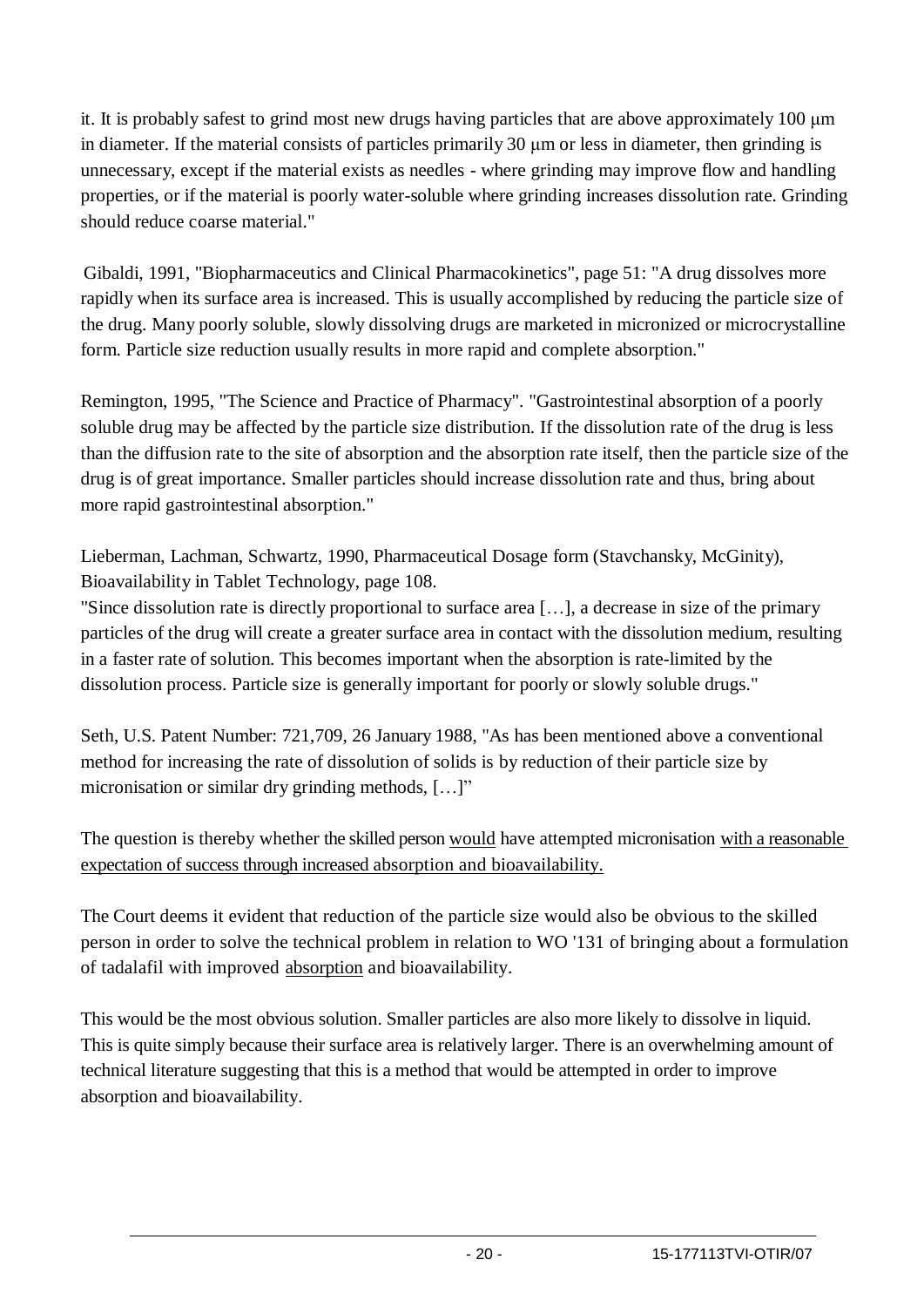The defendant has forcefully argued that the guidance provided by the closest prior art, Butler WO 131, would not have caused micronisation to be attempted, but instead a solution with co-precipitate to a solid solution or a solid dispersion. Aulton (1988) describes it as follows: "Co-precipitate. If active substances, preferably with the addition of highly polymeric carriers, are dispersed or dissolved and thereafter separated from the solvate, one brings about solid dispersions or solid solutions, so-called co-precipitates. Such medications contain the active substance very finely dispersed. (...) The solubility and dissolution rate of the active ingredients will be significantly increased by the colloidal dispersion (…)

The Court does not agree with this. The Court finds that the most obvious approach would have been for the skilled person to attempt the art's standard solution to the problem, i.e. micronisation of the active pharmaceutical substance, before attempting more sophisticated and complex solutions. Even if the closest prior art points in one direction, it will not prevent the skilled person from exercising common general knowledge in the art, especially not when it is so well known in the art.

The Court finds that one would not primarily have attempted theoretical models as argued by the defendant. None of the models formed part of common general knowledge in the art or the prior art as at the priority date of the patent; reference is made to Lipinsky, "Drug-like Properties and the Causes of Poor Solubility and Poor Permeability," J. Pharmacol. & Toxicol. Methods 44: 235-249, and Yu "An Integrated Model for Determining Causes of Poor Oral Drug Absorption," Pharm. Research 16(12): 1883-1887 (September 1999). There was research in relation to theoretical models, but no consensus as to the relevance of the various models.

These models had originally been developed for use during the Drug Discovery phase. None of the models are suited for reflecting in vivo conditions, and the models will often generate different results; they entail a significant margin of error. Yu op. cit.: "Very often we may find that a theoretical model inappropriately explains experimental results."

The skilled person would under any circumstance have attached less weight to such results than to empirical and established experiments and studies.

The defendant has, furthermore, noted the potential disadvantages of micronisation. There is a risk of aggregation. These problems are known to the skilled person, and will, if occurring, be sought resolved by changing surface tension or mixing in other substances. The Court deems it evident that this would not have prevented micronisation attempts. Reference is made to the extensive literature and knowledge on how to solve such problems.

The UK Patents Court states the following in this regard:

"However, micronisation is not just an item in a list of common general knowledge techniques to be tried to improve the situation when one has a BCS class II drug, it is at the top of the list to be considered." (paragraph 419)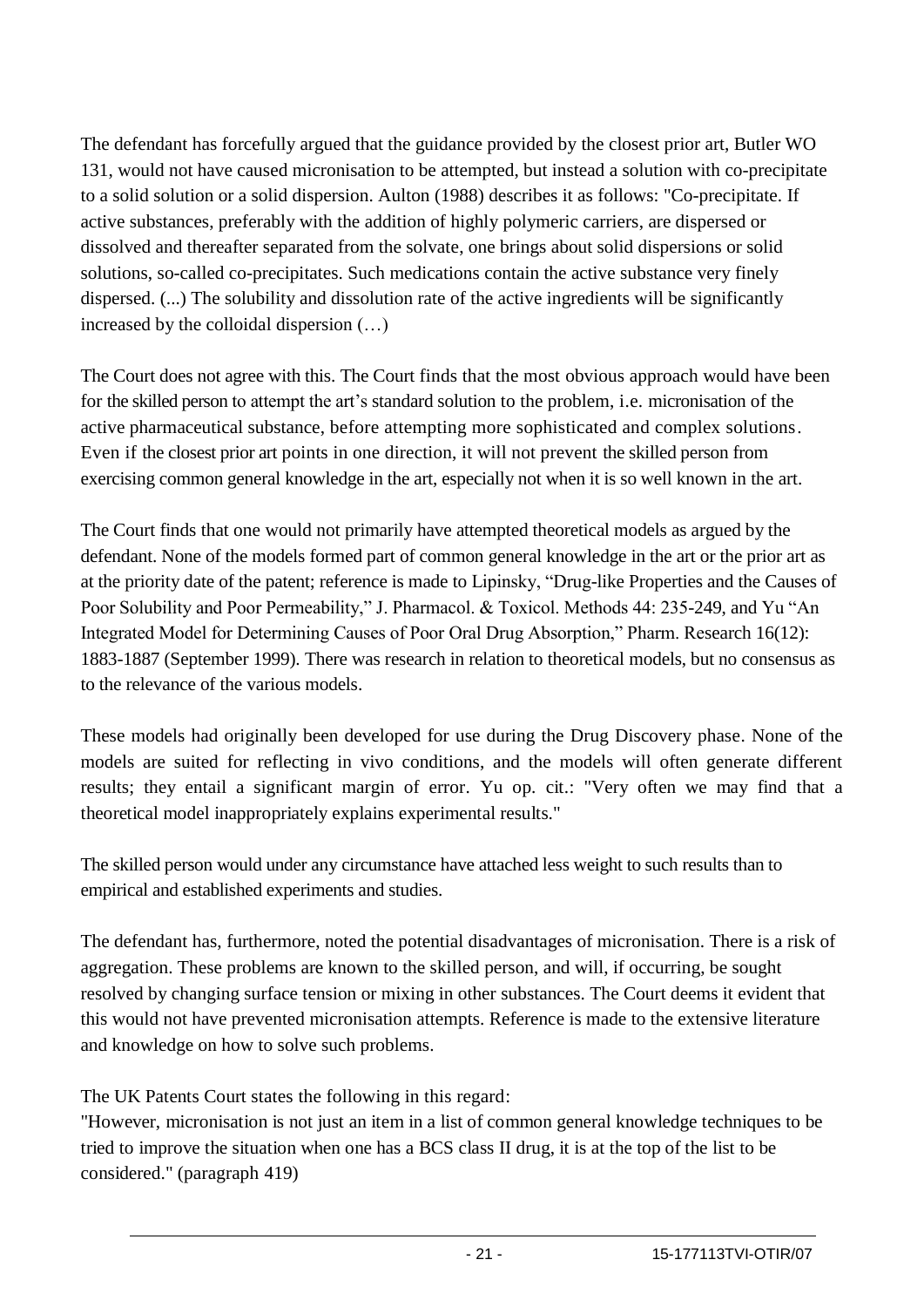Wadke teaches that the skilled person should in any case micronise when the particle size is in excess of 100 µm. "Raw" tadalafil has a particle size of 75- 200 µm, encompassing a broad range of particle sizes. Micronisation is a simple method; this was confirmed by Aulton and Bauer-Brandl.

The Court refers to the UK Patents Court and quotes:

"Prof. Buckton's view was that the skilled person would always try to apply the "KISS" approach ("Keep It Simple Stupid"). Prof. Frijlink agreed that the formulator would always consider simple methods before complex ones."

The UK Patents Court, op. cit., paragraph 420

"A point on micronisation is that it can lead to aggregation. The formulator knows that. It would not deter them and would not diminish whatever expectation they had in achieving a good result."

Moreover, the Court notes the clear need for keeping the use of very well known prior art, such as micronisation of medicinal products, free for common use. By recognising this one would pave the way for others to patent such micronisation, thus creating problems for those holdings rights to the original patent. This would be undesirable, especially when the micronisation does not contribute unexpected results. Indeed, the results are in conformity with established and common general knowledge in the art with regard to expected and disclosed effects of micronisation.

Micronisation entails certain disadvantages. There is a risk of aggregation. This can be resolved by an intensive mixing process, by changing surface tension with granulation liquid or by mixing in other substances. This was known in the art in 1999.

All in all, the Court concludes that the skilled person not only could have performed micronisation of tadalafil in 1999 in order to improve absorption and bioavailability. It is clear to the Court that a team of skilled persons without inventive abilities would have attempted micronisation with a *reasonable expectation of success*. This would be in conformity with common general knowledge in the art, and the first thing a skilled person would attempt to solve this problem. Micronisation is, and was in 1999, the most obvious solution to the technical problem.

The Court concludes, based on the above, that the patent does not exhibit a sufficient inventive step, thus implying that it must be declared invalid.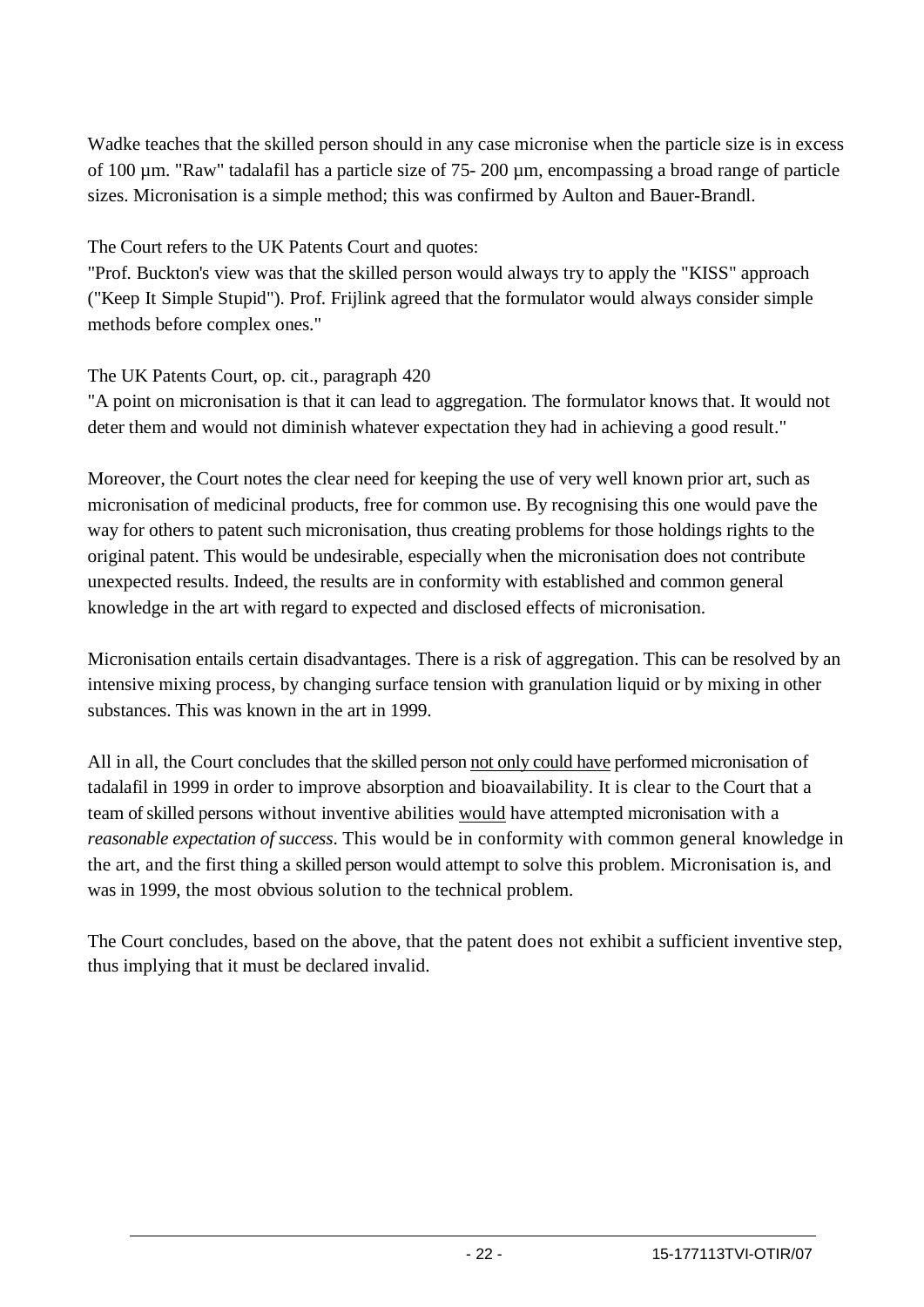### **Legal costs**

Actelion Pharmaceuticals Ltd has prevailed in the case and is entitled to compensation for its legal costs, cf. Section 20-2 of the Dispute Act. Attorney Hanssen-Bauer has submitted a legal cost specification with legal fees of NOK 3,691,450, additional expenses of NOK 238,291.80 and expenses relating to fees, travel and subsistence for expert witnesses of NOK 1,954,271; totalling NOK 5,884,012.80. No objections have been filed in respect of such specification, and the Court accepts it. Court fees for the main hearing over 6 days, in the amount of NOK 21,525, and fees, travel and subsistence for expert lay judges, in the amount of NOK 303,149.65 are additional thereto. Total legal costs are NOK 6,208,687.45.

The judgment is unanimous.

The judgment has not been rendered within the statutory time limit. The reasons are death in the family, illness, extensive case, and a large workload.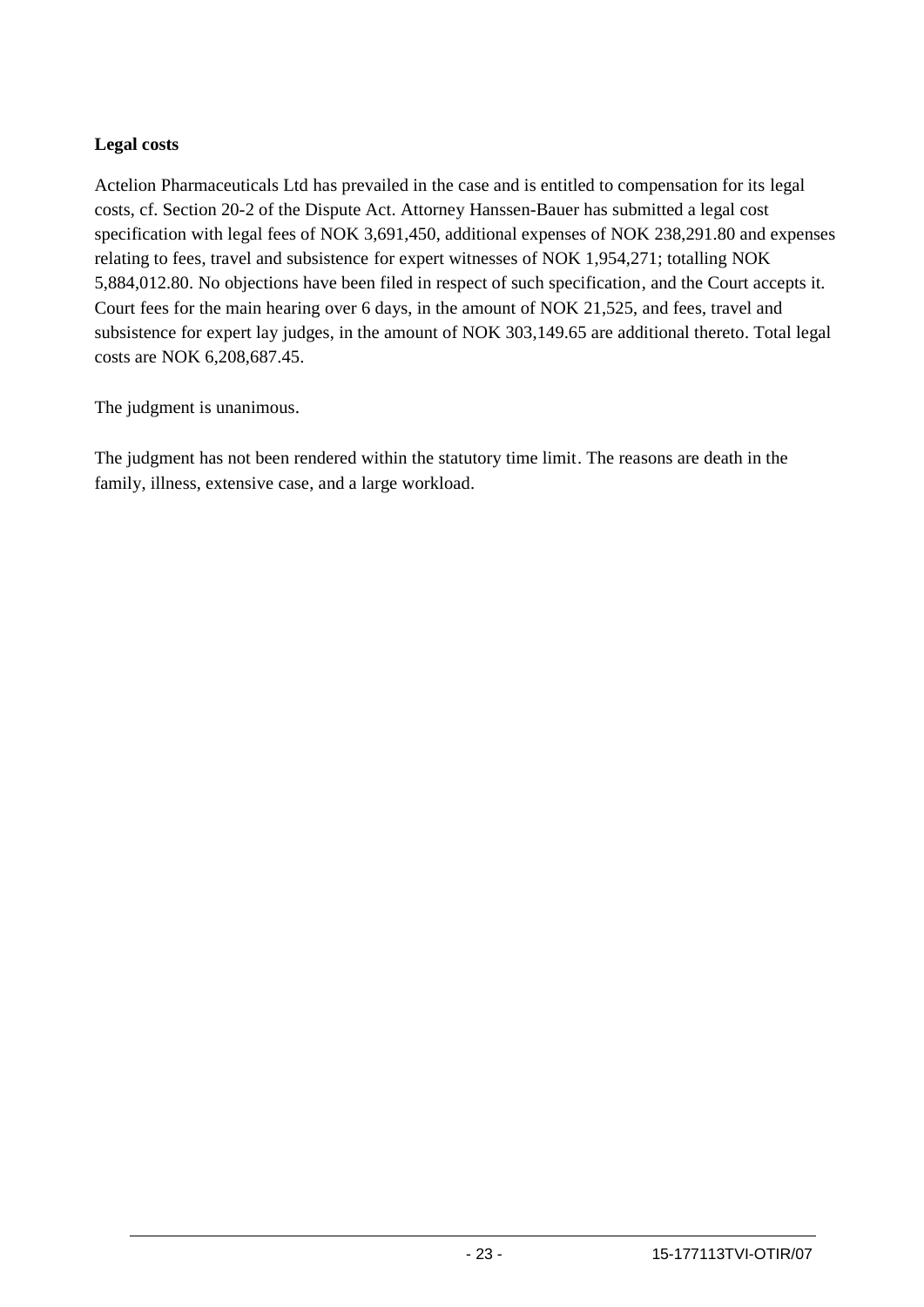### **CONCLUSION OF THE JUDGMENT**

- 1. NO 321 602 is declared invalid.
- 2. Icos Corporation shall pay the legal costs of Actelion Pharmaceuticals Ltd in the amount of 6,208,687.45 – six million two hundred and eight thousand six hundred and eighty seven point forty five – Norwegian kroner, within 2 – two – weeks of service of the judgment.

Court adjourned

Dagfinn Grønvik

Jørn Sonnergaard Hans Lennernäs

Guidance notes on the right of appeal in civil actions are appended.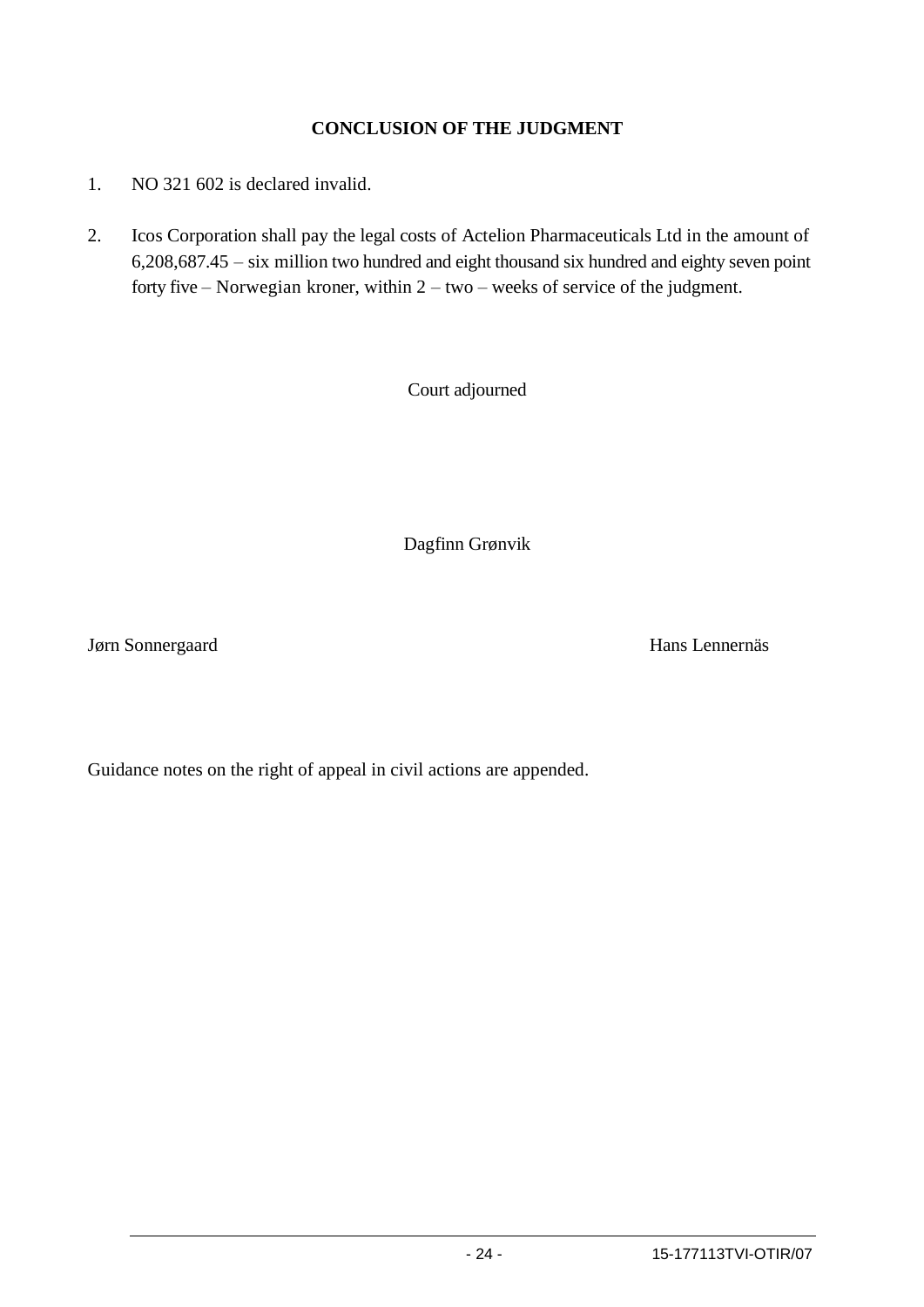# **Guidance notes on the right of appeal in civil actions**

The provisions of Chapters 29 and 30 of the Civil Procedure Act on appeal to the Court of Appeal and the Supreme Court govern the right of the parties to have judicial rulings reviewed by the courts above. There are certain differences between the provisions of the Civil Procedure Act in relation to appeals over judgments, appeals over court orders and appeals over decisions, respectively.

The time limit for filing an appeal is one month from the date on which the ruling was served or communicated, unless otherwise explicitly specified by the court. The time limit for filing an appeal is extended for the duration of the court vacations. The court vacations are as follows: The court vacations run from the last Saturday before Palm Sunday until Easter Monday, inclusive, from 1 July until 15 August, inclusive, and from 24 December until 3 January, inclusive, cf. Section 140 of the Courts of Justice Act.

The appellant must pay a processing fee. The court that gave the ruling can provide more detailed information about the amount of the fee and how to pay it.

#### *Appeal to the Court of Appeal over a judgment rendered by the District Court*

The Court of Appeal is the appellate court for the rulings of the District Court. A judgment from the District Court may be appealed on the grounds of errors in the assessment of the facts of the case, in the application of law, or in the procedural handling of the case.

The Civil Procedure Act stipulates certain limitations to the right of appeal. An appeal over a judgment in a case concerning economic interests will not be heard without the consent of the Court of Appeal if the value of the subject-matter of the appeal is less than NOK 125,000. In determining whether to grant consent, the court shall take into consideration, *inter alia*, the nature of the case, the parties' need for judicial review, and whether there would appear to be weaknesses associated with the ruling that has been appealed or in the handling of the case.

In addition, the Court of Appeal may refuse to hear an appeal – irrespective of the value of the subjectmatter of the appeal – when it finds it evident that the appeal will not be upheld. Such refusal may be limited to individual claims or individual grounds for appeal.

An appeal shall be filed in the form of a written notice of appeal to the District Court that rendered the ruling. Parties representing themselves may file an appeal orally by appearing personally before the District Court. The Court may also permit a counsel who is not an advocate to file an oral appeal.

The notice of appeal shall specify, in particular, what one objects to in the appealed ruling and what, if any, are the new factual or legal grounds or new evidence invoked. The notice of appeal shall specify:

- the appellate court;
- the names and addresses of parties, representatives and counsel;
- what ruling is appealed;
- whether the appeal concerns the ruling in its entirety, or only parts thereof;
- the claim with which the appeal is concerned, and a pleading specifying the findings requested by the appellant;
- the errors that are alleged to exist in the appealed ruling;
- the factual and legal grounds on which it is argued that errors exist;
- the evidence that will be presented;
- the basis on which the court may hear the appeal, if there has been any doubt in relation thereto;
- the views of the appellant as to the further handling of the appeal.